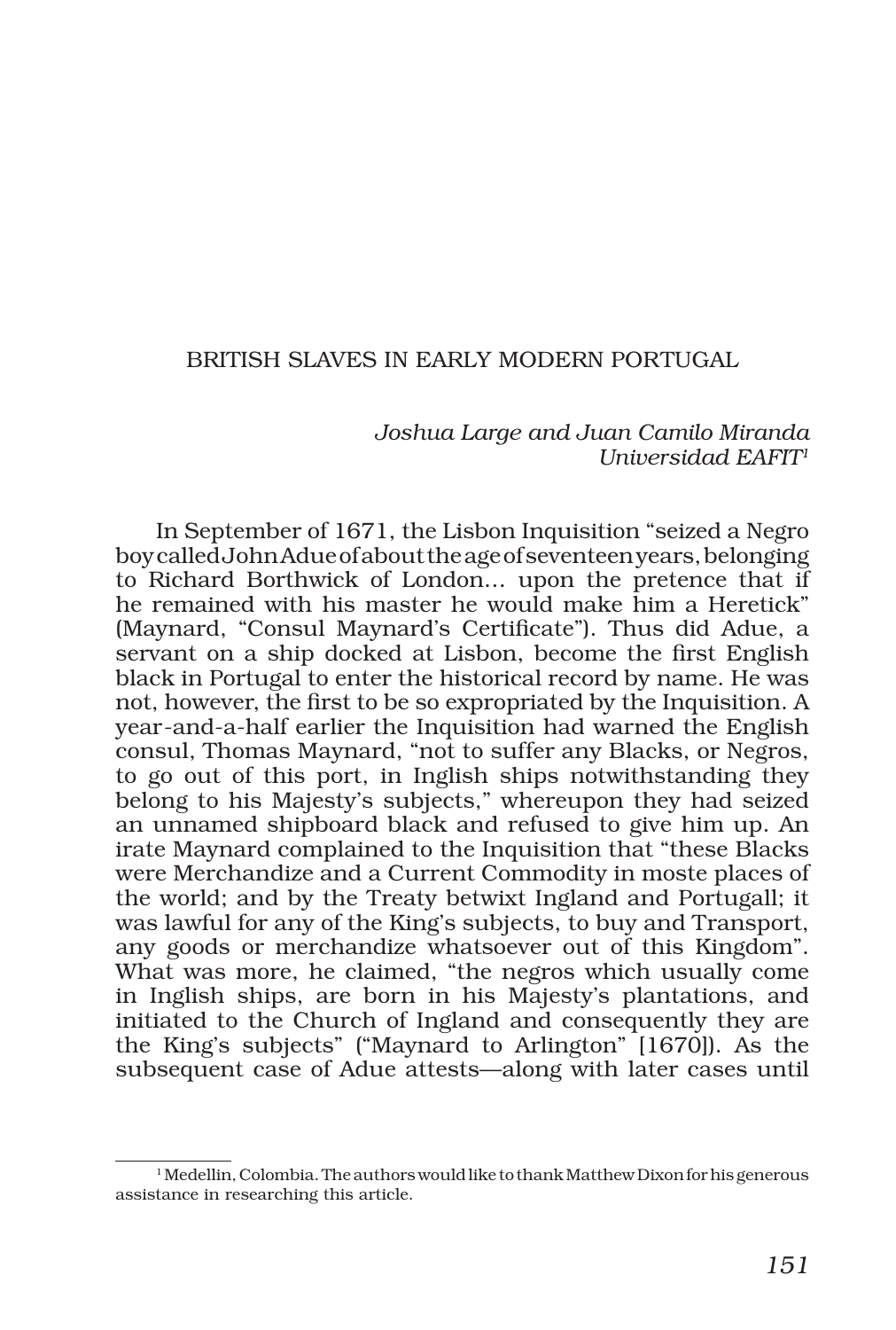1683—the Inquisition was unmoved by his protest.<sup>2</sup>

It is easy, of course, to doubt the purity of the Inquisition's motives for such seizures. The commercial treaty mentioned by Maynard, drafted in 1654 and ratified under duress by Dom João IV in 1656, was a thorn in the side of the Portuguese, having granted Englishmen considerable privileges in Portugal while offering little to the Portuguese in return (Shillington and Chapman 198-204; Shaw 8-9). The Inquisition, moreover, was particularly put out by the treaty's allowance for Protestant religious services aboard English ships and houses, and by the ensuing presence of an English chaplain in Lisbon (Shaw 49; Maynard, "Maynard to Arlington" [1670]).3 Black servants and sailors on English ships were, in short, undoubtedly pawns in the broader scheme of Anglo-Portuguese passive aggression.

Even so, Maynard's argument that blacks were both protected under the terms of the commercial treaty as "merchandize" and by virtue of being English subjects rings at least as perverse on contemporary ears as do the Inquisition's motives. If blacks were merchandize, how could they be afforded full protection as English subjects? Indeed, such protection and privilege afforded to all male English subjects in Portugal (again, by treaty) included the right to wear silk and swords, privileges only enjoyed by *fidalgos* among the Portuguese themselves. Maynard's logic, in any case, probably reflects the unsettled nature of English thinking in legal, commercial and spiritual terms about slavery. Although slavery did exist in early modern England, it was never

<sup>2</sup> See also Cornish, "Grievances of our English Nation"; Maynard, "Consul Maynard to Sir Leoline Jenkins". Notwithstanding Maynard's earlier claim that shipboard blacks were English subjects, he observed in this latter case that the black boy seized by the Inquisition had been "taken by Capt. Booth in his Majesty's ship the Adventure and of the Golden Lyon of Argier [Algiers] and that the Black was born in Barbary, not far from that place: and there is greate probability that it is so; being the Black is circumcised, and speaks Lingua franqua… which the moors of Barbary usually speak". Unfortunately, we have not been able to locate either of these cases in the records of the Inquisition.<br> $3$  Article XVII of the 1642 Anglo-Portuguese treaty had merely stipulated that

the King of Portugal "shall take care, and provide that [English subjects] shall not be molested or disturbed for the said case of conscience, so as they give not scandal unto others." The Corresponding article (XIV) of the 1654 Treaty (reaffirmed after the English Restoration in 1661) was more explicit, affirming the English right "to observe and profess their own religion in private houses, together with their families, within any of the Dominions of the said King of Portugal whatsoever; and the same to exercise on board their ships and vessels, as they shall think fit, without any trouble or hindrance; and finally, that a place be allotted them fit for the burial of their dead." See *The Privileges of an Englishman.*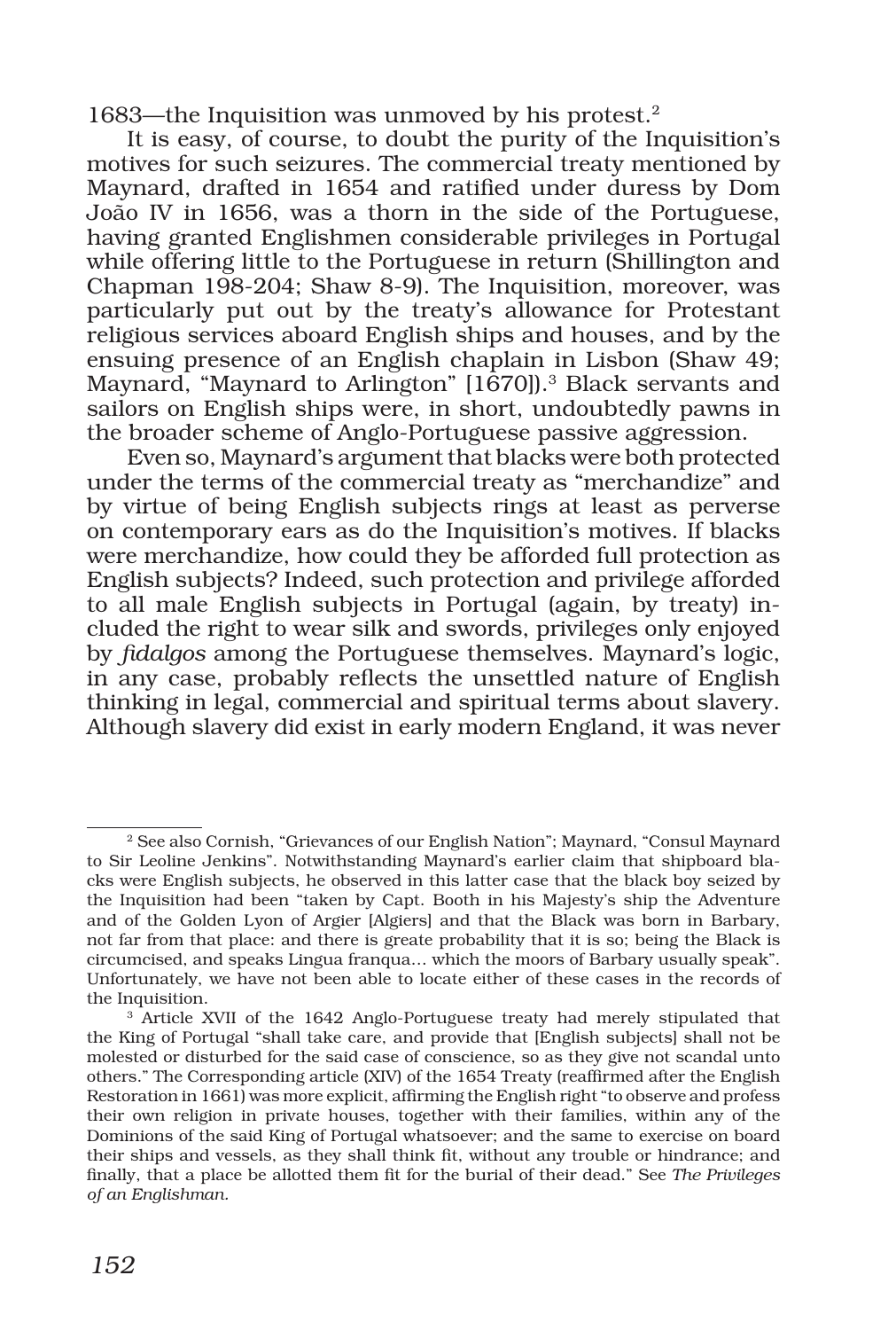legalized by either formal statute or settled precedent.<sup>4</sup> George van Cleve argues that at least until the 1770s, the legal question of African slavery in Britain was treated with pragmatic distance, one designed to both preserve cherished notions of English liberty and do no structural harm to the profitable and politically powerful colonial plantation system. Hence, English law upheld a "cultural understanding of the disparity between English and non-English status, particularly for Africans, because it recognized 'slavish servitude' for slaves, usually blacks, who came to England, an intermediate 'near slavery' legal status between 'classical chattel slavery', on the one hand, and full 'emancipation' on the other" (603-604). The Portuguese, by contrast, had a longer experience with the institution of slavery than the English, having initiated the Atlantic slave trade in 1441 and, long before that, maintained Moorish slaves via the general process of the *Reconquista* and subsequent incursions into North Africa (Philips 35-36; Russell-Wood 16). Perhaps because of this tradition of slavery in Portugal (as well as the convenient ambiguity enabled by Britain's common law system) the legality of slaveholding in Portugal was less fraught than in Britain. Notwithstanding such legal contrasts, however, England's initial forays into both the African slave trade and domestic slaveholding were mediated partly through Portugal and the Portuguese.

The purpose of this article is, first, to explore the phenomenon of slavery among the British in Portugal in order to illuminate this dark aspect of the Anglo-Portuguese relationship. Second, the article seeks to analyze the phenomenon of British slaveholding in Portugal in the context of the British communities in Lisbon and Oporto themselves. Among the English in Portugal, slaveholding soon moved (at some point, that is, in the late seventeenth century) from the English ships docked at Lisbon and Oporto to the houses of English merchants those cities where blacks were employed as domestic servants. In a

<sup>4</sup> Imtiaz Habib maintains that the text of "Butts v. Penny" (1577) does indeed represent a "formal legalization of English possession of Africans". In that case the court found "by special Verdict" that while "no Property could be in Villans but by Compact or conquest… that Negroes being usually bought and sold among Merchants, and so Merchandise, and also being Infidels, there might be a Property in them sufficient to maintain Trover" (quoted in Habib 184). However, this case, applying the traditional Catholic doctrine sanctioning the enslavement of "Infidels", was superseded by several cases around the turn of the eighteenth century where it was decided that that *trover*  (an action to recover the value of stolen property) did not apply to black slaves, "because the common law did not recognize blacks as different to other people, and although blacks could be bought and sold as chattels in Barbados, that was not the case in England" (Kaufmann, "Common Law").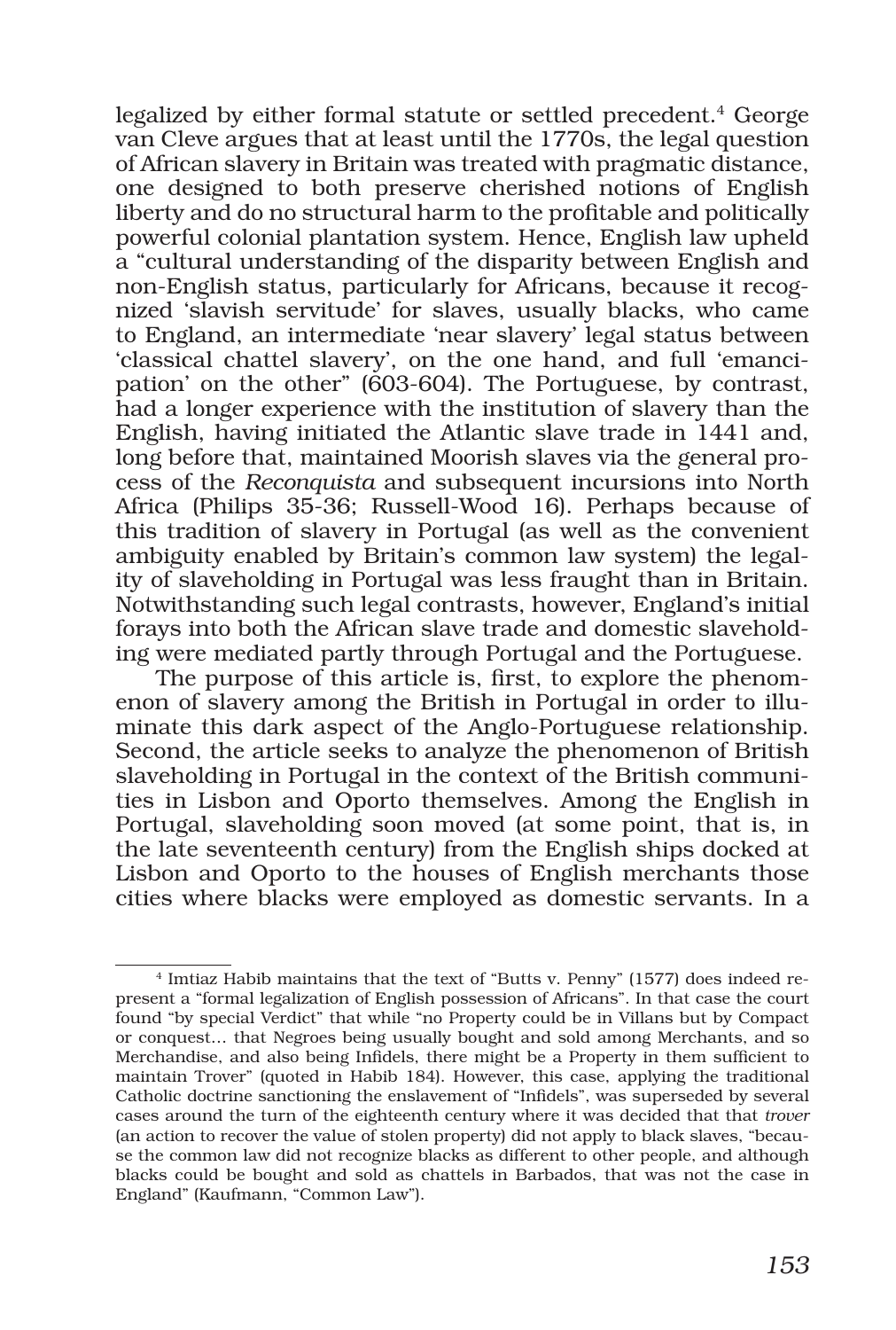sense, this should not be a surprising phenomenon, given that blacks are now well-understood to have occupied a multitude of occupations beyond the plantation complex on both sides of the early-modern Atlantic (Byrd; Cañizares-Esguerra et al; Gilroy; Kolchin; Philip Morgan). There are, however, distinct and interesting problems that emerge from the practice of British household slaveholding in Portugal. The fact that mainland Portugal was geographically distant from the nodal points of the "triangular" British slave circuit begs the fundamental question of why British merchants in Portugal chose to employ black slaves instead of Portuguese or British servants. Furthermore, the interstitial situation of the British merchant in Portugal, who enjoyed considerable *de jure* and *de facto* privilege without the full colonial prerogative of, say, the West Indian sugar baron or the East Indian nabob, complicated the practice of British slaveholding (as well as that of being a British slave), as the Inquisition's interventions attest.

It must be noted that in considering such questions, we frequently find recourse in speculative and/or circumstantial arguments. Such methods follow necessarily from the nature of the documentary evidence at hand. In addition to the sort of diplomatic correspondence cited above, baptism and death records from both the Oporto and Lisbon Anglican chaplaincies attest to the presence of black slaves among the British communities of those cities, as do a limited number of *processos* from the Portuguese Inquisition at Lisbon and Coimbra. A few blacks were also remembered in the wills of British merchants. Finally, black slaves are mentioned in the letters of at least one British traveler in Portugal. Such evidence, while illuminating in many ways, does leave many questions unanswered. It is impossible to know, for instance, how many black slaves there were in British households in Portugal at any given time, nor precisely when the practice began or ended. In most cases, it is also impossible to know exactly where most of these slaves came from or the specific circumstances under which they came. Most troublingly, we do not know much about the lives led by the British slaves in Portugal. Did they form a coherent community? To what extent were they integrated into Afro-Portuguese society? Were these slaves typically manumitted after a period of service? If so, did they tend to remain in Portugal after gaining their freedom? Little more than tantalizing clues exist to such questions. That said, the case of slavery among the British in Portugal offers a fascinating window into the peculiarities of the African diaspora, the complex nature of Anglo-Portuguese relations, and into British society in Portugal.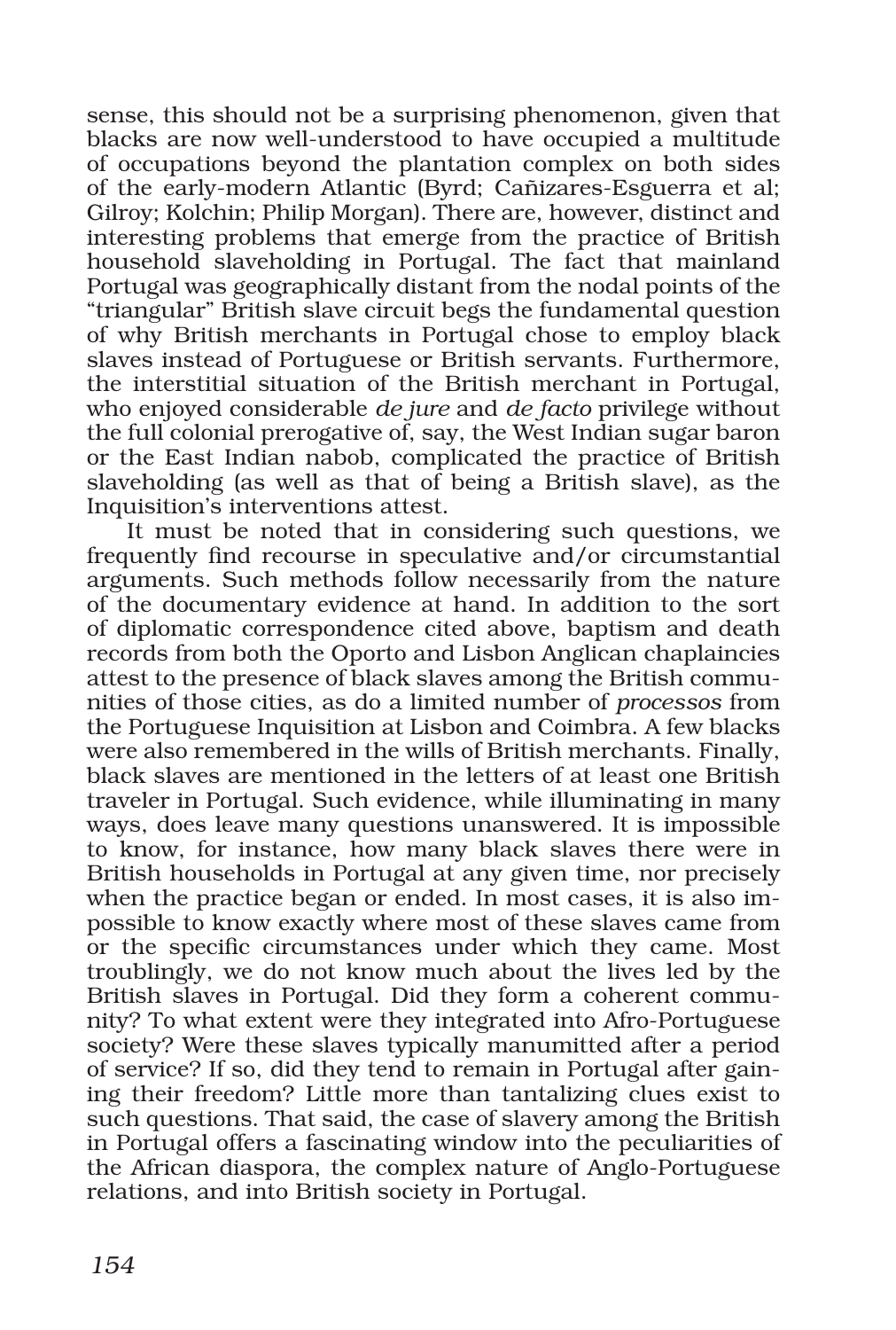### 1. Portugal and the Emergence of Atlantic Slavery

The Atlantic slave trade is generally accepted to have begun when a 1441 Portuguese voyage to the Rio de Oro on the west coast of Africa just south of Cape Bojador brought back several Idzagen Berbers as captives. On the face of it, there was nothing new in this. Iberian Christians had been taking Moorish captives as slaves or for ransom for centuries (just as Muslims had long been taking Christian captives). In this respect, the early stages of the Atlantic slave trade must indeed be placed in the broader context of the medieval *Reconquista*: a context reinforced by a 1452 Papal Bull, *Dum Diversas*, which granted the Portuguese crown the right to reduce to "perpetual slavery" all "Saracens and pagans and other infidels and enemies of Christ" (Sweet "Spanish and Portuguese Influences" 6). Nonetheless, the voyage of 1441 was novel for the fact that the Portuguese took back with them not only the Idzagens, but a black woman who was the Idzagen's slave; she in turn became the first sub-Saharan African trafficked into European slavery. Three years later, a much larger expedition mounted against the Idzagens returned 235 captives (including more sub-Saharan blacks) all of whom were auctioned as slaves at Lagos (Saunders 5). Wise to the potential profits of such trade, the Portuguese founded their first *feitoria* in 1449 on the island of Arguim in what is now Mauritania to serve as a trading post for black African slaves, gold dust, and the goods of the Trans-Saharan caravan trade (Disney 45). Such blending of traditional enslavement of Muslims with that of sub-Saharan slaves is furthermore reflected in the Papal Bulls that succeeded *Dum Diversas*: *Romanus Pontifex* (1455) and *Inter Caetera* (1456), which "represented, in effect, divine approval for the conquest and enslavement of sub-Saharan Africans as a mission for Christ" (Sweet, "Iberian Roots" 157). The creation in 1486 of the *Casa dos Escravos de Lisboa* to oversee the Guinea slave trade demonstrates the extent to which African slavery was entrenched in Portugal even before the discovery of the New World (Vogt 1). Indeed, the Portuguese deployed African slaves in the production of sugar at Madeira and São Tomé well before the discovery of Brazil and more than a century before that colony would become both the largest production site of sugar—and the largest recipient of African slaves—in the world.5

<sup>&</sup>lt;sup>5</sup> On the emergence of sugar and slavery in fifteenth century Madeira, see Greenfield; Moore; Vieira. On São Tomé see Seibert.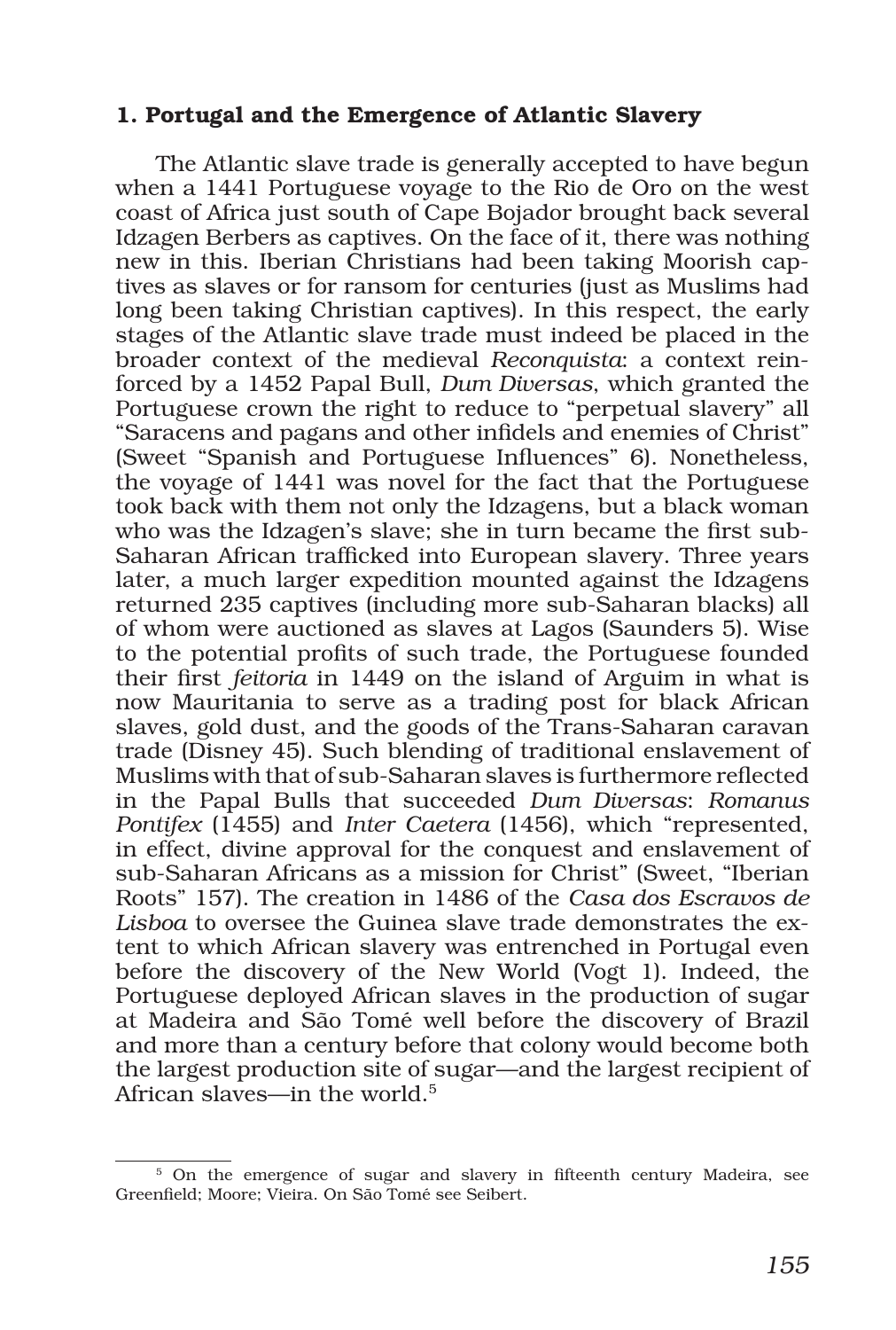In Portugal itself, blacks became a fairly sizable component of sixteenth-century Portuguese society, comprising perhaps seven percent of the total population and at least ten percent of Lisbon's (Philips 10). By the eighteenth century, when the English in Portugal were themselves involved in the practice of slavery, Lisbon contained, out of a population approaching 200,000, around 10,000 black slaves and another 20,000 freemen. Between 1725 and 1735, close to two thousand people were brought expressly to Lisbon from Africa to serve as slaves. These slaves conducted a range of jobs in urban Portugal: men serving as haulers of wood to shipyards, in the carrying sedan chairs and the cleaning of sewers; women carrying fresh water and emptying waste buckets, laundering clothes and cooking. The neighborhood of Motombo (in the present-day parish of Santa Catarina) was home to the largest concentration of freemen and runaways, many of whom labored along the riverfront. Motombo was also the center of a rich spiritual syncretism mixing Catholic, West African, and Afro-Brazilian traditions (Sweet, "Hidden Histories" 236-238). One French traveler to Lisbon in 1730 claimed that "the majority of servants are composed of negro slaves, particularly in the houses of those Portuguese wealthy enough to buy them. They prefer them to white servants because they are more docile, cowed by the fear of being sold to work in the mines" (*Ibid* 238). African slaves thus served as both a status symbol among wealthy households and as a source of the most menial and undesirable labor (Green 233).

# 2. The Iberian Influence on Slavery in Britain

The English slave trade and slaveholding developed in close conjunction with the Iberian slave trade, which had begun more than a century before Thomas Wyndham's exploratory English voyage—undertaken at the urging of a Portuguese captain, Anthony Anes Pinteado—in 1553. John Hawkins's subsequent voyages of 1562-3 are regarded as the first systematic attempts of a British trader to profit from the slave trade (Dixon 173). Hawkins undertook his first slaving ventures with advice from his Spanish partners who told him "that Negros were very good merchandise in Hispaniola, and that store of Negros might easily bee had upon the coast of Guinea" (Sweet, "Spanish and Portuguese Influences" 16). After hiring a Spanish pilot he acquired 300 slaves from the Guinea coast and sold them to the Spanish for "£10,000 worth of pearls, hides, sugar, and ginger" (Dixon 173). Some time after his second voyage he attacked "the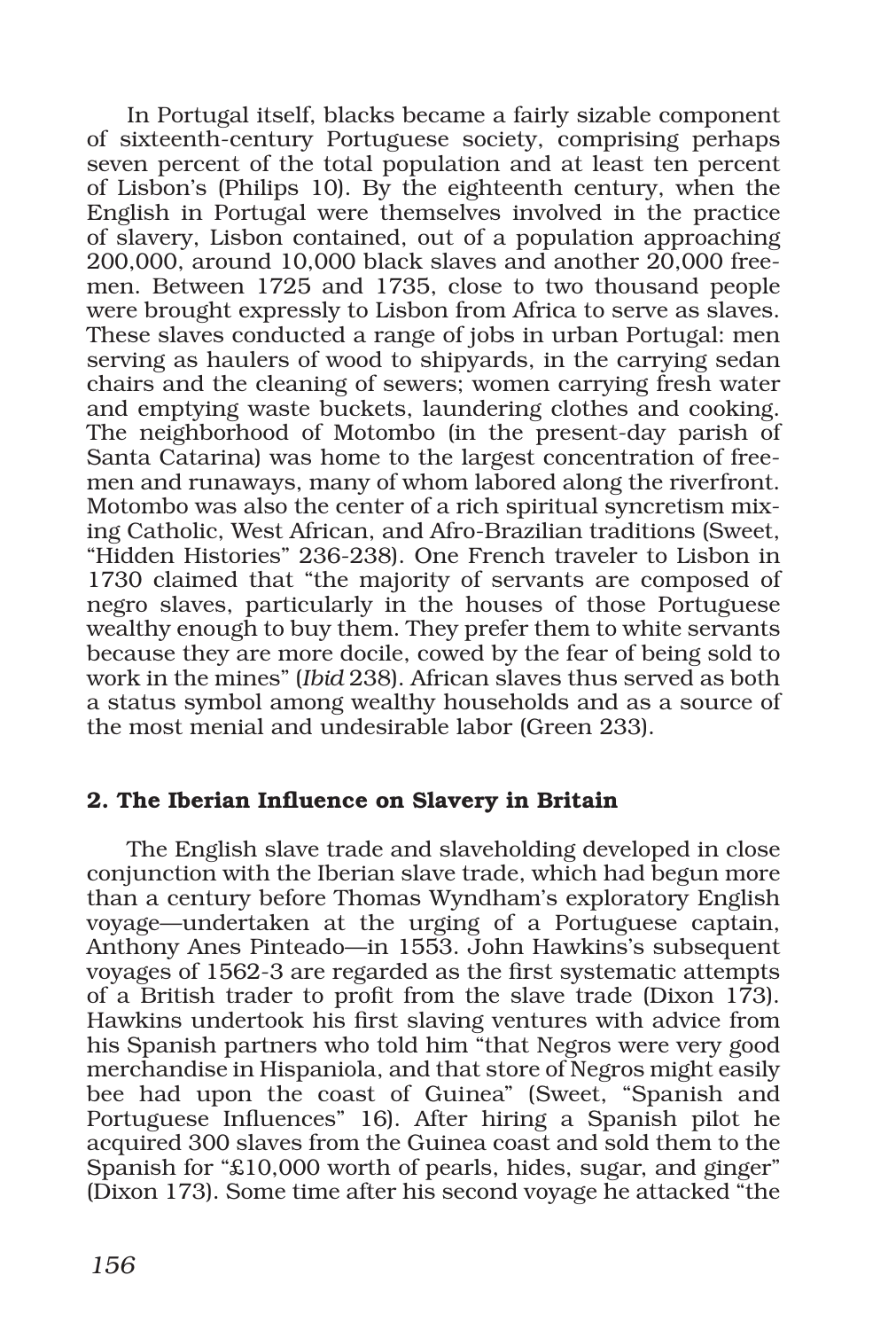town of Bymba on the advice of some 'Portugals' who informed him 'hee might gette an hundreth slaves'" (Sweet, "Spanish and Portuguese Influences" 16).<sup>6</sup> Even before Hawkins's commercial interest in the slave trade, however, there was a black presence in England.

Among the first of such blacks (as many as 150) came among the retinue of Catherine of Aragon when she arrived in Britain as the bride of Arthur, Prince of Wales, in 1501. Other Iberian residents in London would bring their African slaves with them in subsequent years. One late sixteenth-century burial record, for instance, denotes the demise of "Katharin the negar, dwelling with the Prince of Portingall", the "prince" in question being one Dom Antonio, a Portuguese pretender to the throne (Habib 83-84). A small percentage of the slaves in the nascent English trade (which, before the advent of English plantation colonies, trafficked to the Spanish Caribbean) began to enter England as curiosities or "surplus goods" to be redeployed as domestic servants (*Ibid* 67). Other Africans were introduced to England to learn the language and be reshipped to Africa as translators for slave traders (Dixon 173). During the second half of the seventeenth century when Britain's own colonial system was well-established, Britain entered the forefront of the Atlantic slave trade, sending close to 400,000 black Africans to its expanding Caribbean and North American plantations (Estimates). Occasionally, slaves were expressly ordered to be brought to London from Africa instead of being sold in America. One 1651 order from the directors of the Guinea Company to its ship captains commanded, for instance, that "you buy 15 or 20 lusty Negers of about 15 yeares of age [and] bring them home with you for London" (Habib 125).

Certainly there was a sizable enough population of blacks in England by the turn of the seventeenth century to inspire the bizarre commercial venture of one Caspar Van Senden, a

<sup>6</sup> Hawkins' newly-won expertise in the slave trade was a cause of some concern to the Spanish envoy in London, who wrote to King Philip in February of 1566 that "the trade of capturing negroes in Guinea and taking them to the Indies is considered very profitable, and may be undertaken by any man who understands the voyage. It seems advisable to get this man [Hawkins] out of the country, so that he may not teach others, for they have good ships and are greedy folk with more freedom than is good for them. This Hawkins has now eight (ships). When he arrived I wrote that I was informed that he had taken a Spaniard with him. This was not the case, but he took one on his first voyage who piloted him so well that Hawkins became well acquainted with the navigation himself. The foundation for the statement that he had a Spaniard with him was that he captured a negro in Guinea who had been brought up in Portugal and used him as an interpreter, bringing him to England with him" (Guzman de Silva 522-3).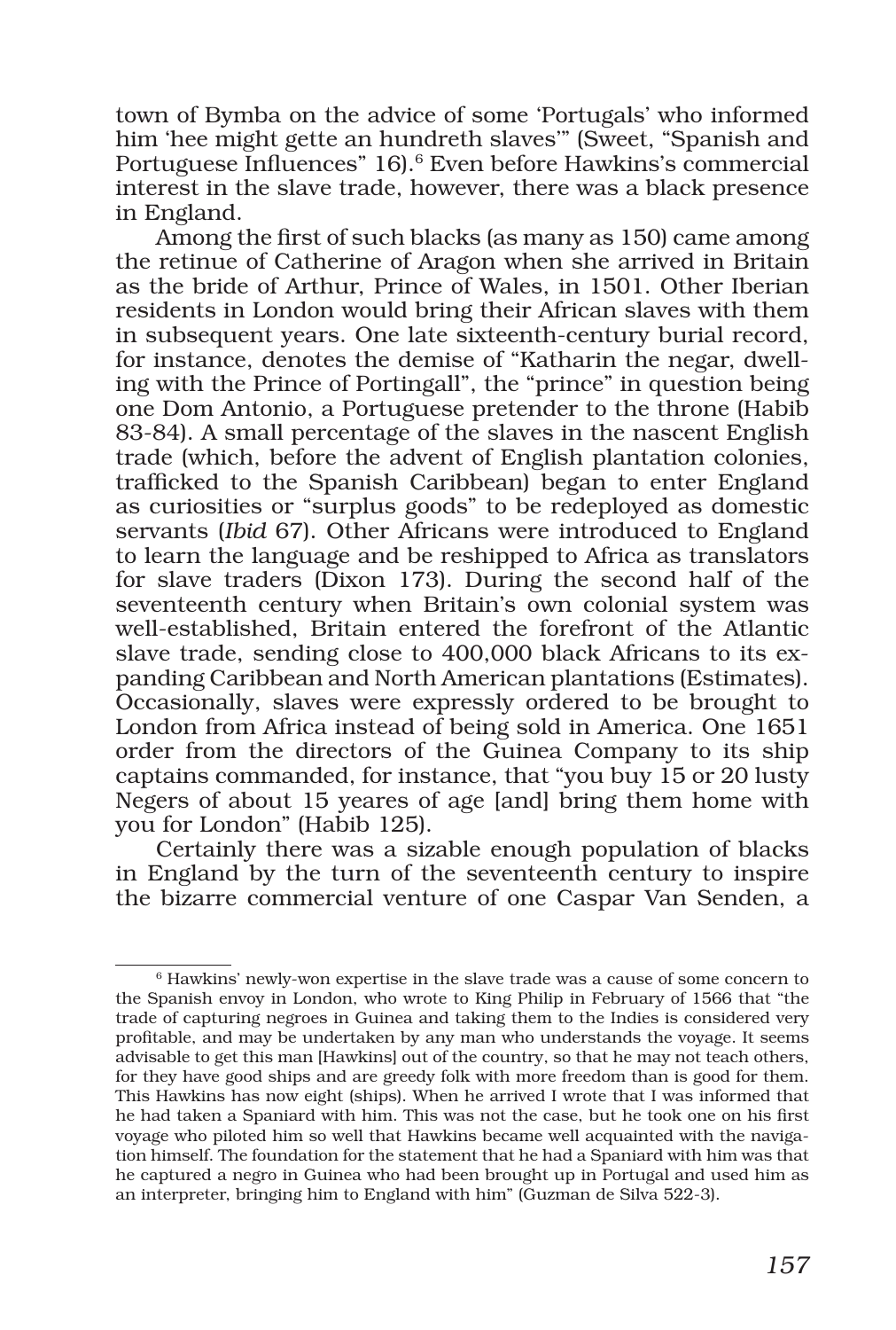German merchant who in exchange for gaining the release of English prisoners in Spain and Portugal and bringing them back to England was granted a royal patent in 1601 to round up an equal number of "negars and blackamoores" in England and sell them as slaves in Lisbon. If there was an impressive symmetry to Van Senden's projected circuit—inbound for freedom and outbound with chattel—the scheme ultimately foundered on a key detail. For though Van Senden had apparently requested authority to "carry away into Spain and Portugal all and any the Blackamoores that he shall finde in any place or places within this your Majestie's Realme of England, without the lett or interruption of their masters or any other persons", his official charter stipulated that blacks were only to be transported "with the consent of their masters". Rather unsurprisingly, said masters declined the invitation to be quitted of their property, patriotic inducements notwithstanding (Kaufmann, "Caspar Van Senden" 367-369). While the granting of a royal patent for Van Senden's project is often interpreted as a social cleansing project on the part of the queen to "expel" all blacks from England, Kaufmann's work suggests that it was rather "just one of the many scandalous proposals made by merchants and courtiers in the later part of her reign with an eye (if a somewhat short-sighted one) for profit" (*Ibid* 371).

That such a venture would be both conceivable and obviously bound to fail may well be indicative, furthermore, of what Imtiaz Habib calls the "shadowy terrain" of English early modern slavery, "denied in contemporary accounts, contradictorily treated in legal rulings of the time, and, in consequence, uncertainly regarded in current historical scholarship" (54). Although late sixteenth-century England was home to a small number of African slaves, the practice of slaveholding was, as previously mentioned, fundamentally at odds with incipient notions of English "liberty" as some unique and glorious component of the national identity. A 1569 legal case against a man who claimed the right to beat his slave decided that "'the air of England is too pure an air for slaves to breathe in" (Kaufmann, "Common Law")7 while in 1577 William Harrison had declared,

<sup>7</sup> Or so it was claimed by the defense of the Somerset case of 1772: "one Cartwright brought a slave from Russia and would scourge him; for which he was questioned; and it was resolved, that England was too pure an air for a slave to breathe in". However, the original transcripts of the 1569 case are lost, the only reportage of it being in the summary of a 1649 case in which it is cited; this citation, however, contains no such language (Vallance 18).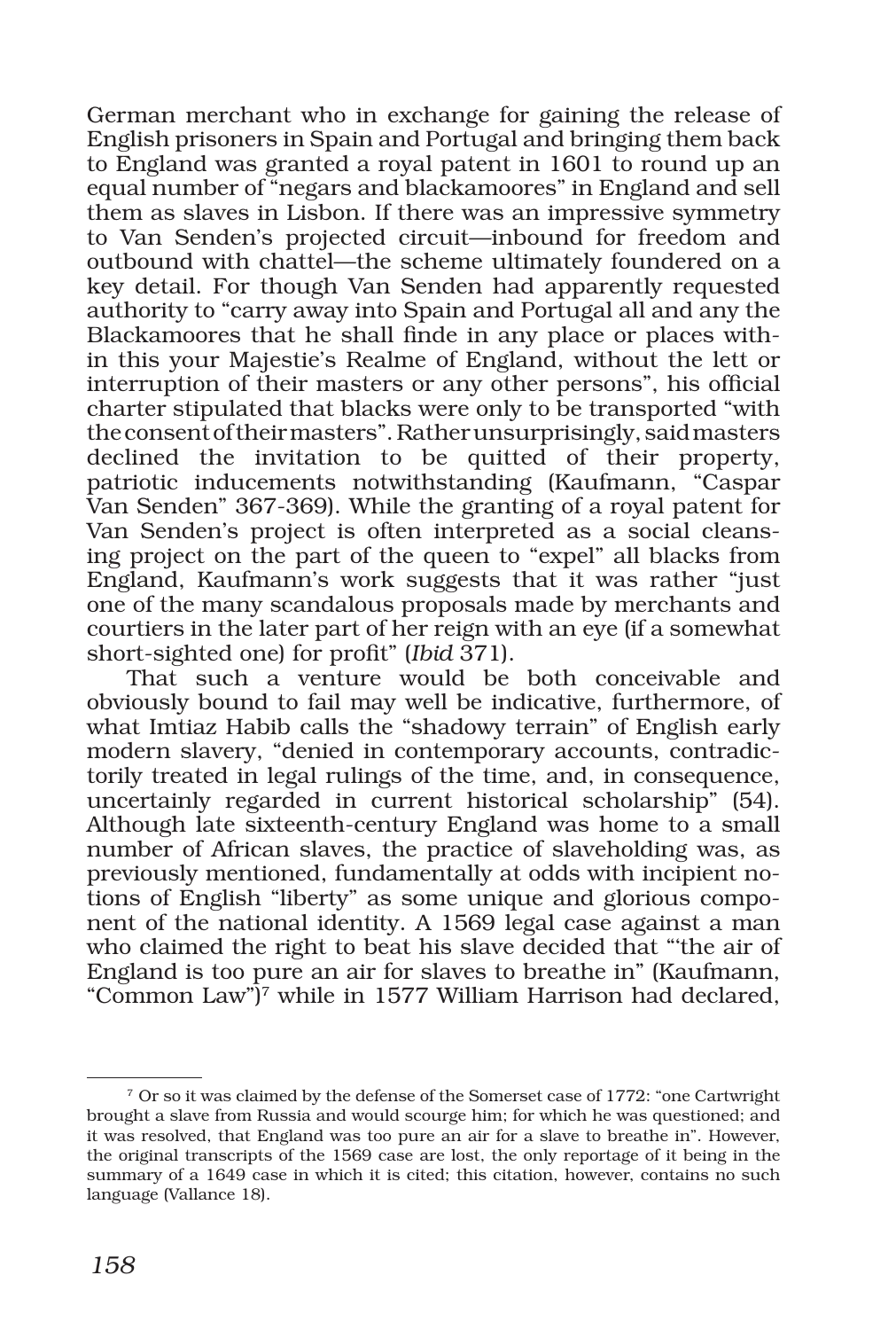"As for slaves and bondmen we have none, naie such is the privilege of our contrie by the especiall grace of God, and bountie of our princes, that if anie come hither from other realms, so soone as they set foot on land they become so free of condition as their masters, whereby all note of servile bondage is utterlie remooved from them" (quoted in Sweet, "Spanish and Portuguese Influence" 11). While such notions conflicted with the practical reality of English slavery—or of "near slavery", or whatever contemporaries may have wished to call it—there was, again, scant legal justification for this reality. Such would later be the reasoning of Lord Mansfield in his famous judgment in the Somerset Case of 1772. Mansfield held that the question of slavery's legality in England had "never been solemnly determined", and accordingly ruled that the defendant, a black slave named James Somerset, could not be forcibly removed from England by his erstwhile master and transported for resale in a Jamaican slave mart, for "so high an act of dominion and power must derive its Authority from the Law of the Country" (Rabin 14, 19).

The questionable legal status of slavery in England was, moreover, compounded by the question of religion. In Portugal, though Muslims had historically been enslavable as "infidels", Non-Muslim African blacks were, paradoxically, considered "gentiles" and therefore convertible to Christianity. Being, however, also considered barbaric and "bestial", they were thought eminently enslavable (Sweet, "Spanish and Portuguese Influence" 4). The question of enslavement and Christianity was less clear in England and its empire, where it was popularly held that baptism conferred automatic freedom to the slave (Paley *et al* 259). Hence, Consul Maynard's argument to the Inquisition that John Adue was a baptized Christian and therefore a subject of the King would have made more intuitive sense in Portugal than in England. Indeed, there must be some question as to whether Adue really was a baptized Anglican, given that many late-seventeenth century slaves remained unconverted. Between 1664 and 1706, six British American colonies passed legislation stipulating the baptism did not confer manumission, while the Bishop of London proclaimed in 1727 that baptism did not confer "the least Alteration in Civil Property". At the same time, colonial governors were frequently instructed by the crown to encourage the baptism of African slaves. Nonetheless, many slave-owners resisted such pressures, fearing that Christianity would promote a sense of religious equality and incite rebellion, and perhaps situate the negro within the continuum (however near its beginning) of vaunted English liberty. As late as 1761, a missionary in North Carolina claimed that most of the slaves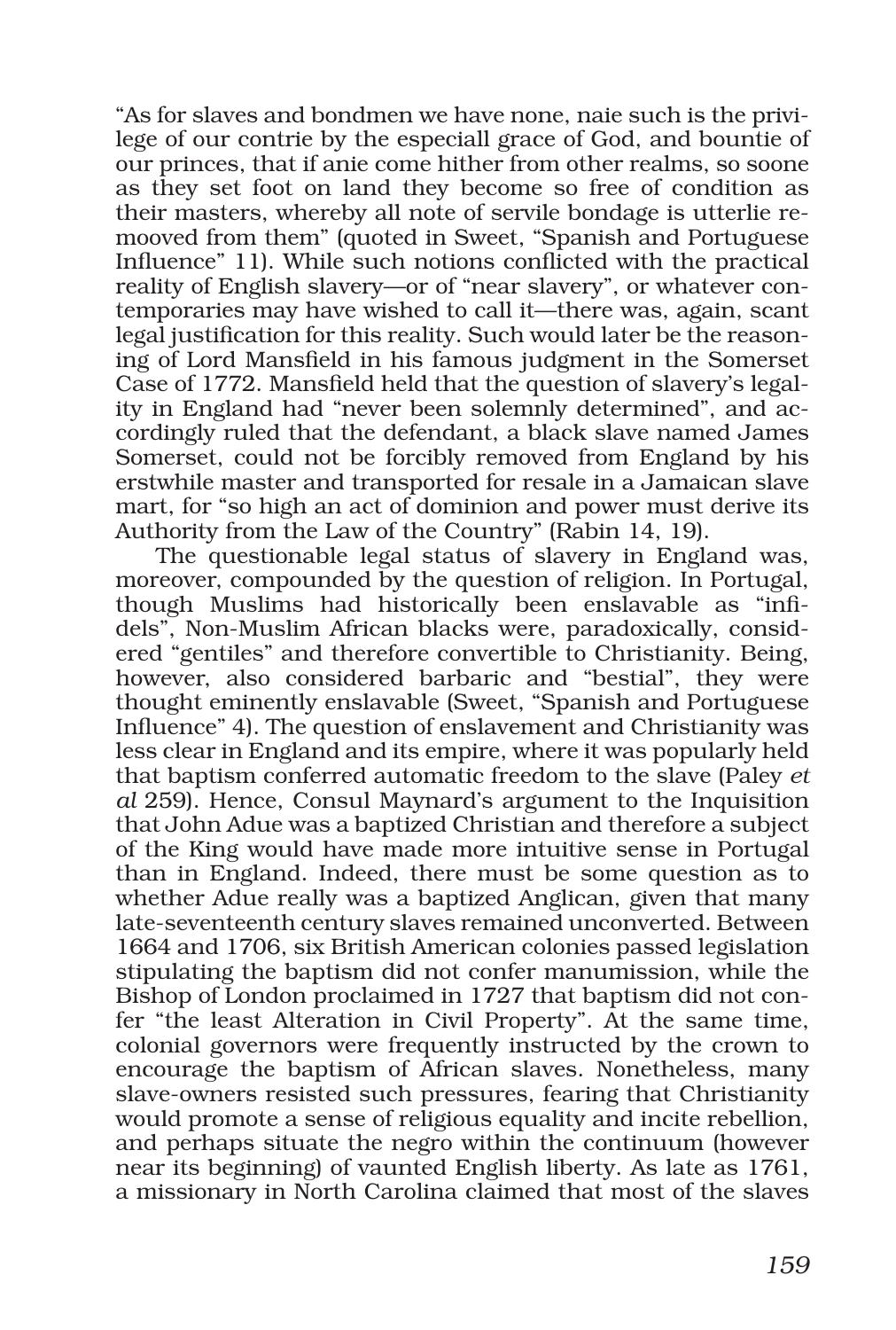in his parish were heathens (Jernegan 506-520). This notion is also corroborated by the more than thirty baptisms of blacks at least some of whom, as we shall see in the following section, came from the American colonies—that were recorded at Lisbon and Oporto between 1737 and 1768 (Lisbon Factory Register; Lisbon Factory Marriages, Baptisms & Burials; Oporto Factory Chaplain's Memoranda).

# 3. Slaves of the British in Portugal

By the turn of the eighteenth century, the British communities in both Lisbon and Oporto were well established. Much of the gold extracted from Minas Gerais and transported to Lisbon was already finding its way onto British packet boats and naval vessels, where it terminated in British coffers or was redeployed to the Eastern trade (Boxer, "Brazilian Gold" 467). Such transfers of bullion and specie, though technically illegal, were a necessary consequence of Britain's burgeoning trade surplus with Portugal, itself partly caused by the influx of English textiles into the country following the signing of the third Methuen Treaty of 1703. It was the merchants of the British Factory at Lisbon who oversaw the bulk of this immensely valuable exchange between the Portuguese and English Atlantic economies. Indeed the British, with their superior capital and access to credit, were essential to the operation of Brazil trade as a whole (Fisher 36-38; Maxwell 47). The Oporto British Factory, meanwhile, dominated the export trade in port wine—which amounted to almost the same thing as dominating the industry as a whole, given than the vast majority of port wine was exported to Britain (Large 75- 91). Both communities prospered, and by the 1740s the British envoy estimated the population of his compatriots in Lisbon at one thousand, at Oporto, around half that number ("Tyrawly to Newcastle" [1743]). The Portugal trade was the source of many a sizable family fortune, and though it is impossible to know if the above estimate of the British population included blacks, certainly the upper echelons of British society in both Lisbon and Oporto were sufficiently rich to employ large household staffs.

The first concrete reference to blacks serving as household servants of the English is in the 1703 letter of a young English merchant newly-arrived in Oporto named Thomas Woodmass. Having recounted a harrowing overland journey from Viana do Castelo to Oporto, Woodmass concludes his letter with the incongruous observation that "of the langwidge I know but little, the servants being mostly blacks from America who speak English"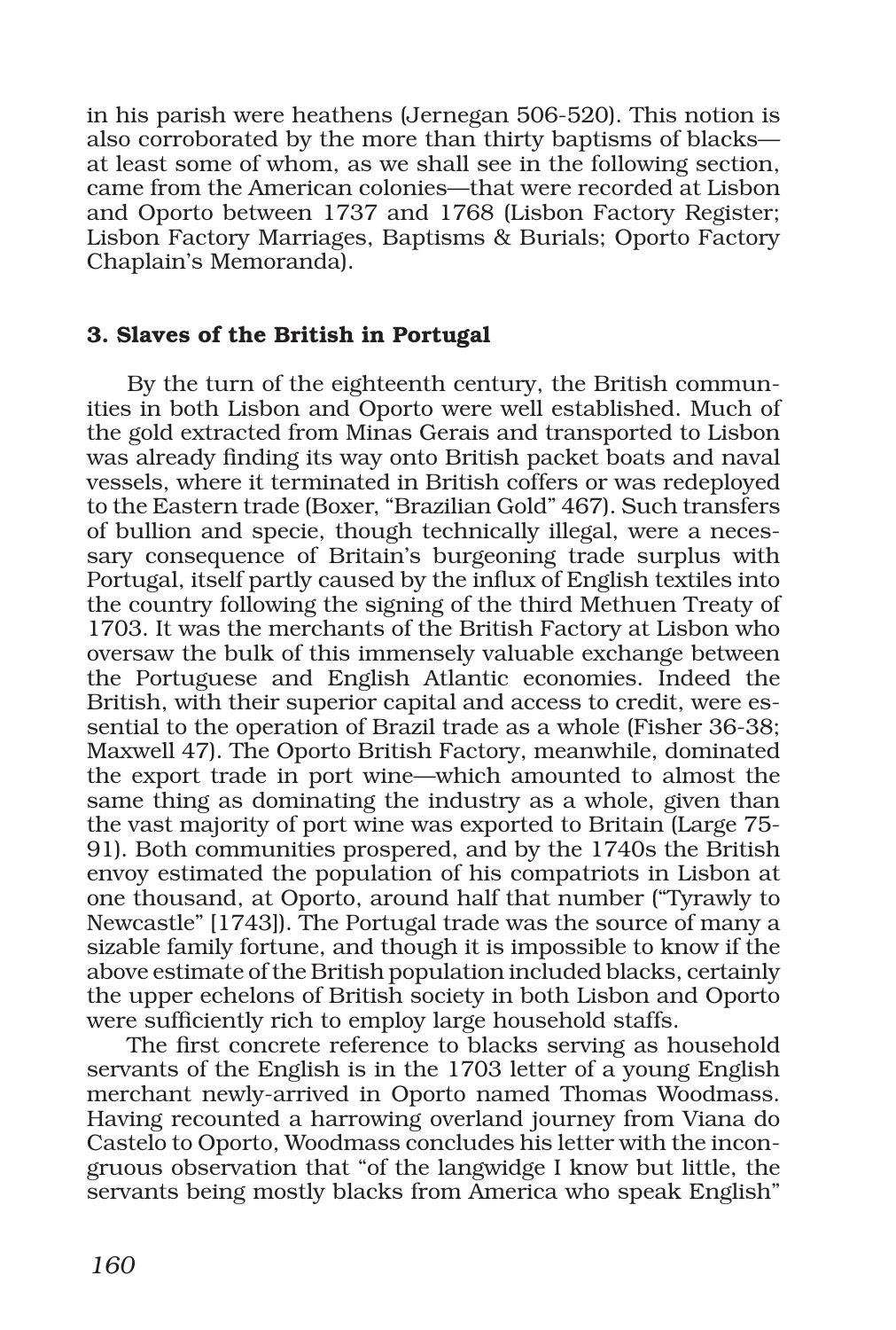(quoted in Sellers 22).8 Woodmass's remark is interesting for at least four reasons. First, it suggests that household slaveholding by the British in Portugal began at some point in the late seventeenth century, as his claim that such servants were "mostly" blacks implies a well-established practice (the fact that the diplomatic records from the 1670s and early 1680s only describe slaves being taken from ships by the Inquisition also suggests that the practice began at some point thereafter). Second, Woodmass describes these slaves as being from America, in accordance with Maynard's claim thirty-three years before that "the negros which usually come in Inglish ships, are born in his Majesty's plantations". Third, Woodmass's phrasing would suggest that these black servants spoke English as a result of being from America, implying in turn that they were born in or at least spent substantial time in the colonies before coming to Portugal. Finally, it is worth noting that Woodmass does not refer to these blacks as slaves but as servants. This is in keeping with the usage usually deployed by Englishmen outside the plantation colonies. Even so, the possibility that these blacks from America were not slaves must at least be entertained.

First, however, it is worth considering the second and third observations pertaining to Woodmass's letter in somewhat greater detail. The notion that that blacks came to Portugal from the American colonies is corroborated by three entries in the Oporto chaplaincy register from 1752, when "Eleanor," "Henry," and "Katherine Philis" were all baptized. Each of these is described as "a black from Carolina" (Oporto Factory Chaplain's Memoranda 15).<sup>9</sup> Carolina was certainly a logical point of origin for these slaves, given that a substantial market existed in Portugal for indigo and (especially) rice from that colony. A direct trade was well-established by the late seventeenth century. In 1704, however, rice was made an enumerated commodity

<sup>8</sup> Woodmass's letters were reproduced in a book about the port wine trade and the British in Oporto, *Oporto Old and New*, by Charles Sellers, himself an Anglo-Portuguese wine merchant, in 1899. Despite being quoted in several other books—one of which lists them among "published sources"—there is no indication that these letters were ever independently published, and the originals have almost certainly disappeared. They must accordingly be treated with a note of caution. Certainly if Woodmass's were the only evidence of English slaveholding in Portugal, it would be far from sufficient.

<sup>9</sup> There are only five baptisms of blacks recorded at Oporto, three of which indicate the Carolinian provenance of the inductees. The Lisbon records are more extensive, documenting 22 such baptisms. Only one of these entries, however, indicates the origin of the slave in question, that being the September 1737 baptism of "George Coffee, an English black" (Lisbon Factory Register).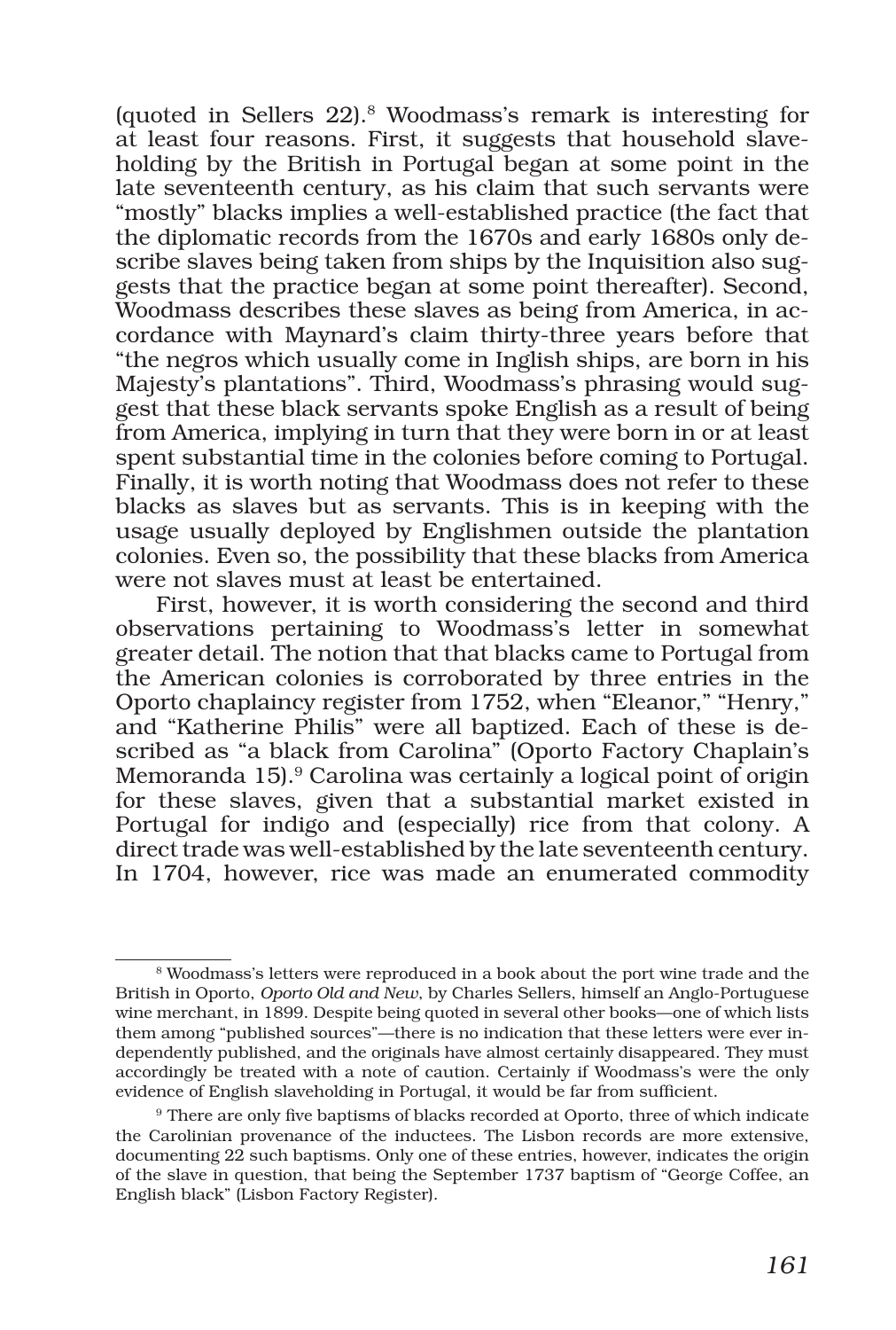within the British Navigation Acts, meaning that it could only legally travel between colonial sites of production and Britain, whence (after being taxed) it might then be re-exported (Lydon 6). Even so, a substantial illegal direct trade between South Carolina and Portugal continued, as the British state papers attest (Lloyd; "Oporto Merchants"). This illegal trade was particularly well-developed between Charleston and Oporto, with shipments of rice from the former returning port wine from the latter.10 In 1731, however, the direct rice trade between South Carolina and Southern Europe was re-legalized and flourished from then until the Revolutionary War (Lydon 139; Fisher 70- 71; Shepherd 14-21). If it is reasonable to surmise that slaves may have been ancillary to this commerce, what remains unclear is the manner in which slaves from South Carolina (or other American colonies) would have been sold to British merchants in Portugal. Most British merchants in Portugal acted as commission agents in the American grain trade (selling, that is, grain shipments financed by American merchants on consignment). Occasionally, however, they formed partnerships or "triangular" arrangements with American merchants, and accordingly developed strong relationships. The published papers of Henry Laurens, a prominent South Carolina merchant attest, for instance, to his long-standing relationship with the Newman partnerships at Oporto.<sup>11</sup> Yet nowhere in the

<sup>&</sup>lt;sup>10</sup> In January of 1709, for instance, a Mr. Lloyd of the Council of Trade and Plantations reported to the Earl of Sunderland (Sir Charles Spencer, the Secretary of State for the Southern Department) "on the illegal trade between Carolina and Portugal. This trade being contrary to the Act of Parliament *for granting a further subsidy on wines, etc*., by which rice is declared one of the enumerated commodities, and therefore not to be exported from the Plantations to any place in Europe but to Great Britain or Ireland", Lloyd affirmed that offenders must be prosecuted; finding them would, however, require the Consul being granted powers to search all incoming ships for offending articles, "for the merchants at Oporto being themselves concerned, are unwilling to give the necessary information therein" (Lloyd 193). Lloyd was apparently unaware that the British Consul himself, by long-established tradition, was an interested member of the Oporto Factory and thus highly unlikely to carry out spot searches implicating his fellows. On March 9, 1715, "Mr. Bradley, Mr. Brailsford and another gentleman concern'd in the British trade at Oporto" attended the session of the Board of Trade. When asked about the volume of the trade in rice carried directly into Portugal, they "answer'd that they beleiv'd about 6,000 barrils, which would be worth about four pounds a barril there, and they were of opinion that trade might be a considerable benefit to Great Britain, and his Majesty no loser in his duties by their being paid in Carolina" ("Oporto Merchants"). See also Lydon, 157-175.

 $11$  This extensive correspondence is recorded in the letter books of the Newman partnerships (or Hunt Roope, as they are there identified) at the Arquivo Histórico Casa Ferreirinha, Vila Nova de Gaia, Portugal. Many are also published in the multi-volume *Letters of Henry Laurens* published by the South Carolina Historical Society. See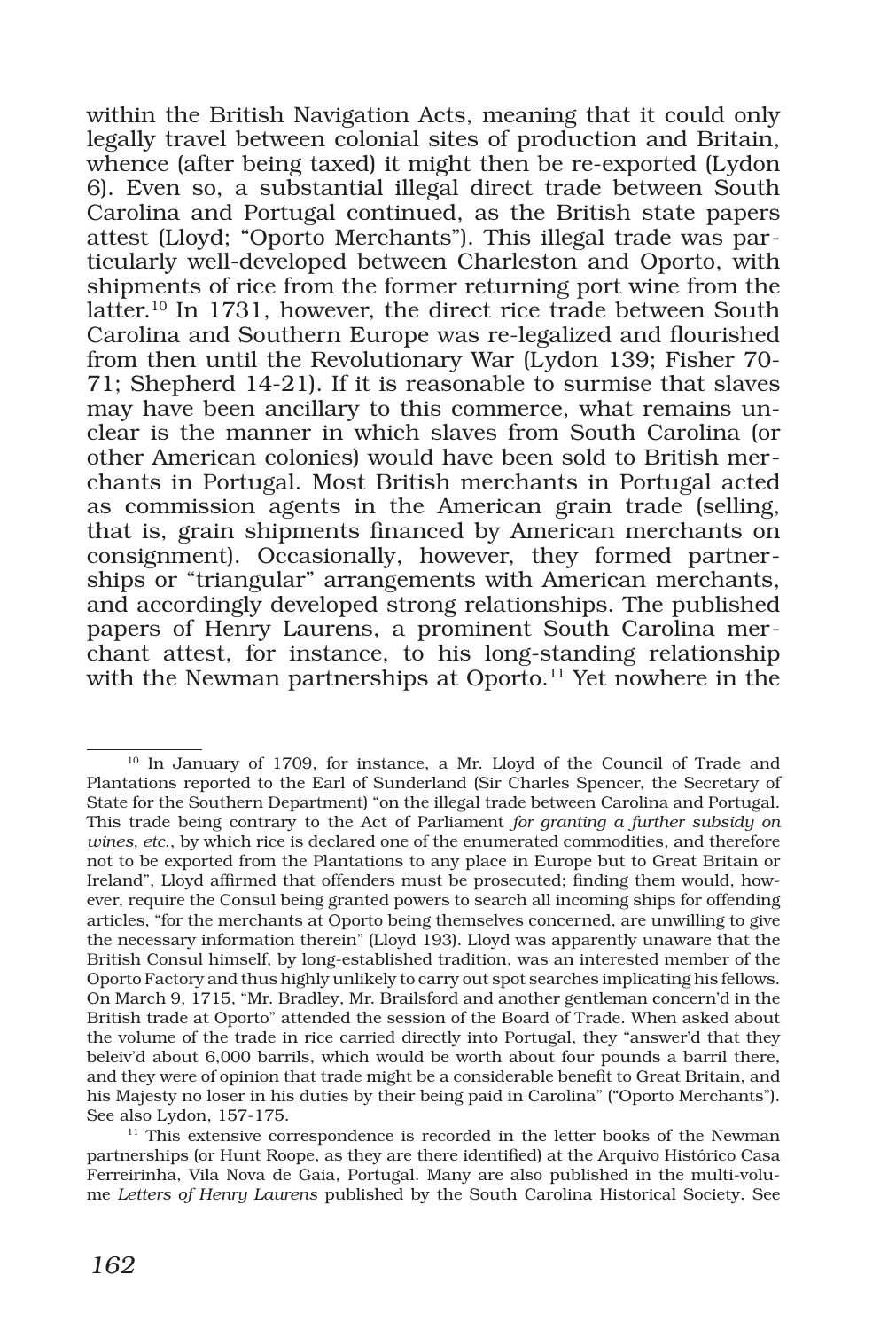correspondence between these two parties is there any mention of African slaves sent to Portugal. For his part, Charles Sellers, a late-nineteenth-century Oporto merchant, suggested (on what authority, he does not say) that such transactions, at least in the earliest period, were informal affairs:

before these [English] factors established themselves in the North of Portugal vessels trading between England and her possessions in North America used to call at Vianna on the way home, and the supercargoes, who were the travelling clerks of important firms holding very often ships and large estates in America, would barter a nigger for a pipe or two of wine, and it is on record that these slaves were held by the English merchants in Oporto and Vianna (20).

By whatever means these slaves arrived in Portugal, the fact that we have been able to find no record of the purchase of black slaves among the papers of Oporto merchants suggests that such transactions were likely both informal and conducted on an individual basis, well clear, that is, of the formal commercial ventures of merchant partnerships.<sup>12</sup>

While it is probable, as Woodmass seems to suggest, that slaves were purchased by the English from the Americas because they spoke English, and that the majority of the slaves in English households were consequently of American provenance, at least some of these slaves hailed from other locations. Among the several references to English slaves in the *processos* of the Inquisition, two give the origins of the slave in question. Carlos, a slave of Charles Compton, the British Consul at Lisbon, haled from Guinea, while Tomas, a slave of one Henrique Sinson (Henry Simpson?) came from Cape Verde (Processo de Carlos; Processo de Tomas).13 As has already been discussed, slaves came to

especially volumes 3-6, covering the years 1759-1769.

 $12$  This search has admittedly not been exhaustive, but the papers of the Offley and Newman firms have been consulted in detail. It is, we think, unlikely that a search though the extant books of the other port shippers (of which there are in fact very few from before the late eighteenth century) would yield any evidence of purchasing blacks, as slaves were not employed in trade but in household work and manual labor.

<sup>&</sup>lt;sup>13</sup> The British were also periodically accused of operating illegal slave trades from Portuguese territories, including Cape Verde. In 1724 the governor of Antigua reported that "two negroe men swam a quarter of a mile, tho' chain'd by the leggs to each other, from on board the sloop *Two Brothers*, Peter Rouse master, to the *Hector* then at anchor in the harbour of St. Johns, and inform'd Capt. Orme they were subjects to the King of Portugal, and inhabitants of the Cape de Verde Islands, and were clandestinely taken away by the said Rouze, with intention to sell them as slaves in the West Indies; and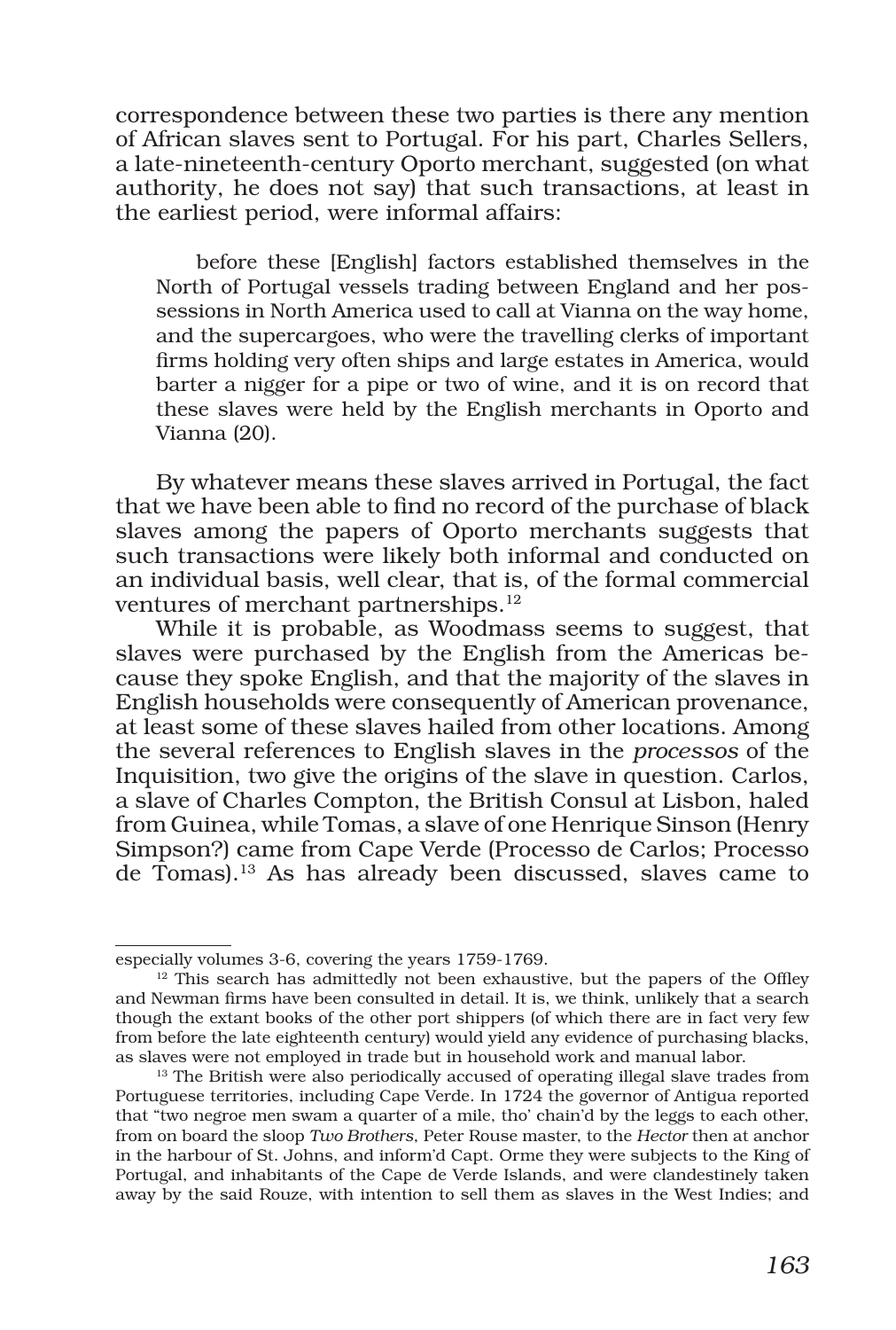Portugal directly from Africa during the eighteenth century. Furthermore, there was substantial movement of slaves between Portugal and Brazil. In another *processo* from Oporto, for instance, one Luis de Lima, himself a native African who had formerly resided in Brazil, was charged with witchcraft for manufacturing and distributing amulets known as *bolsas de mandinga*. He divulged to the Inquisition 26 other slaves active as *mandingueiros* in and around Oporto, including 18 who had formerly lived in Brazil and two who were slaves of British merchants (Sweet, "Slaves, Convicts and Exiles" 194-5). British merchants, in short, would have had little trouble acquiring slaves from within the Portuguese empire as well as from the British colonies, and some clearly did own Portuguese slaves. Thus, while English-speaking slaves may have been preferred to those who did not speak English, prior knowledge of the language in itself is clearly not a sufficient explanation as to why English merchants owned slaves in the first place.

Why then did British merchants in Portugal own black slaves? Here we can only speculate. In Britain itself, by the early eighteenth-century slaveholding was "an elite practice that had little real economic basis and was often tied to high fashion." The figure of the liveried black slave became "a 'hallmark' of eighteenth-century English urban life, a sought-after possession and a motif in contemporary paintings, textiles, prints, porcelain, and poetry," even as, conversely, some free blacks were "touted as examples of the civilizing capacity of English culture" (Molineux 497-498). Thus, while there existed a certain aversion the abasement of British "liberty" via overt use of the word, "slave", there was no strong social aversion to the actual practice of slavery. Indeed, for most of the eighteenth century there was little public recognition of the connection between the burgeoning consumer culture centered around products such as sugar and tobacco and the slave labor that produced these commodities (Blackburn 16-17). Only in the 1780s, especially after the public hue and cry surrounding the case of the slave ship Zong—when at least 131 slaves were thrown overboard in order to collect insurance money—did the incipient

that there were 25 more free negroes under the same circumstances" ("Governor Hart to the Council of Trade and Plantations"). Three years later, the governor of Cape Verde was brought to Lisbon to answer the charge of allowing 50 blacks to be sold as slaves at Barbadoes, but was considered "likely to be acquitted as he was told they were being sent to the Azores" (Burnett). In 1752, George Crowle, Consul at Lisbon, informed the Secretary of state of a possible "clandestine British slave-trade" on the island of Principe (Crowle).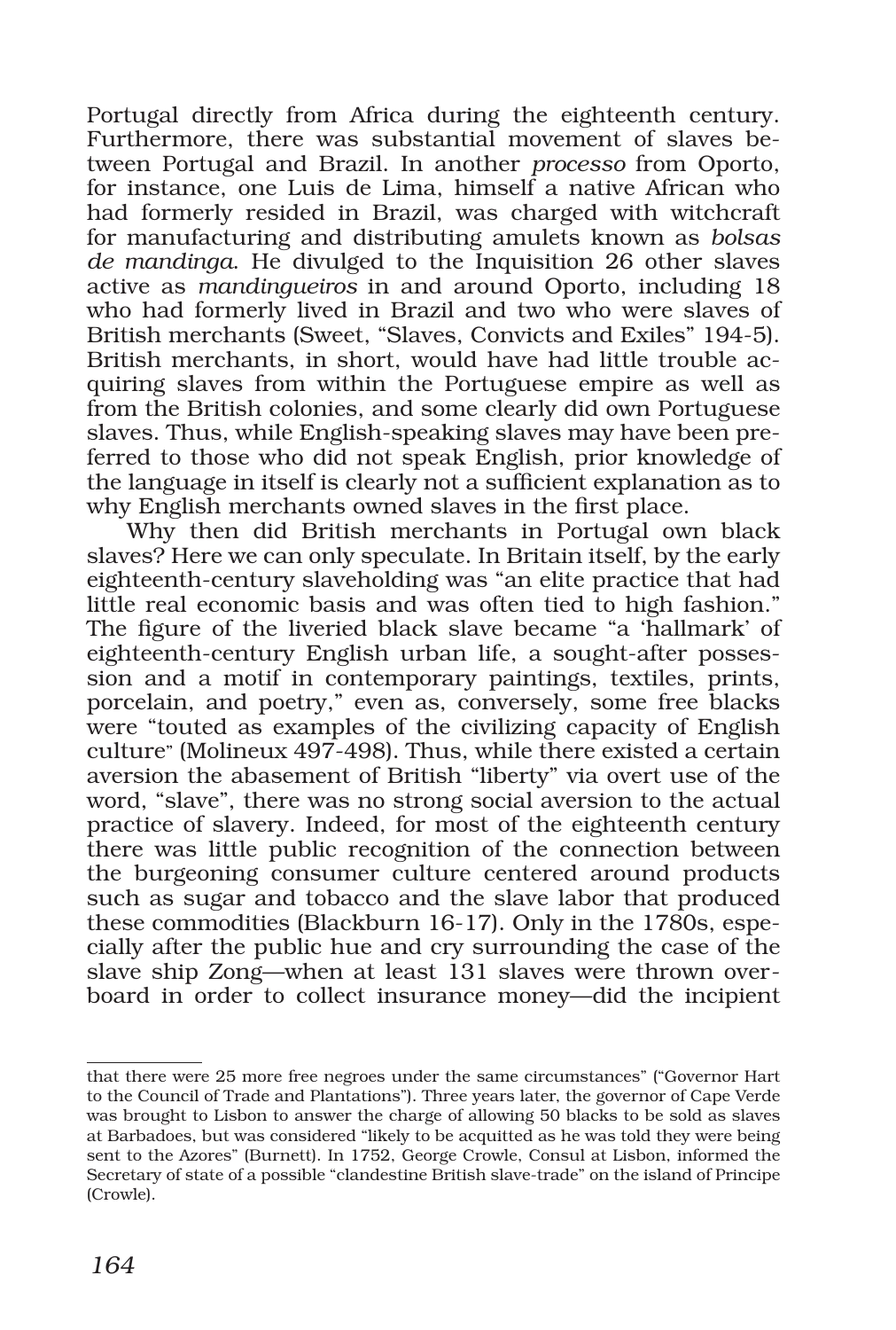abolitionist movement gain traction and the public perception of black servitude accordingly suffer (Webster; Kenneth Morgan 156-157). Thereafter, the West Indian sugar baron became a gauche figure of provincial excess and moral debauchery in the public eye. While the practice of slaveholding itself was naturally the main target of abolitionists' attacks, also condemned were the West Indian planter's "irreligion, concubinage, drunkenness, gluttony, and conspicuous displays of wealth as common ingredients in a colonial cocktail of vice and sin" (Petley 98). Although the effects of the Somerset case in 1772, which many contemporaries interpreted (incorrectly) as legally abolishing slavery in Britain<sup>14</sup> clearly had a substantial effect on slaveholding there, it was only in the 1780s that the practice became publicly reviled (Burnard 187).

Such trends may provide clues regarding the practice of slaveholding among the British merchants of Lisbon and Oporto. While the British in Portugal did not as a rule live as ostentatiously as the West Indian sugar barons, the lifestyles of the wealthiest among them were clearly grand enough. Such wealth, combined with their special privileges and quasi-colonial comportment, incurred no small degree of resentment on the part of the Portuguese.15 Indeed, the very fact that the British merchants had chosen to call their commercial associations "factories"—a term derived from the Portuguese *feitorias* of Africa and Asia irritated none other than the Marquis of Pombal (whose feeling toward the English was notoriously ambivalent): "factory" was, he declared, "a very indecorous name in Europe and [should be] used properly only along the coasts of the Orient" (quoted in Schneider 176). More surprisingly, the manners and lifestyle of the British merchants at Lisbon also drew the ire of Lord Tyrawly, British envoy to the court at Lisbon from 1728 to 1741 (and later a special diplomatic representative at Lisbon in 1752 and Ambassador to Portugal in 1762). "A great body of his Majesty's subjects reside at Lisbon," wrote Tyrawly in 1752,

<sup>14</sup> Mansfield's ruling in the Somerset case determined that there was no legal principle enabling a master to forcibly remove his slave from England and carry him back to the colonies, in other words, that no "positive law" or parliamentary statute expressly denied black slaves access to *habeas corpus*. It was, as such—for both political reasons and those of Mansfield's own temperament—a much narrower ruling than its historical legacy would suggest (Kaufmann, "Common Law"; Kenneth Morgan 156; Paley 662-3).

<sup>&</sup>lt;sup>15</sup> For scathing examples of such resentment, albeit from the following century, see José Duarte Ramalho Ortigão's, *John Bull*, or Camillo Castello Branco's *O Vinho do Porto: Processo d'uma Bestialidade Ingleza*. For a summary of Portuguese literary depictions of the British in Oporto, see Gonçalves, 157-171.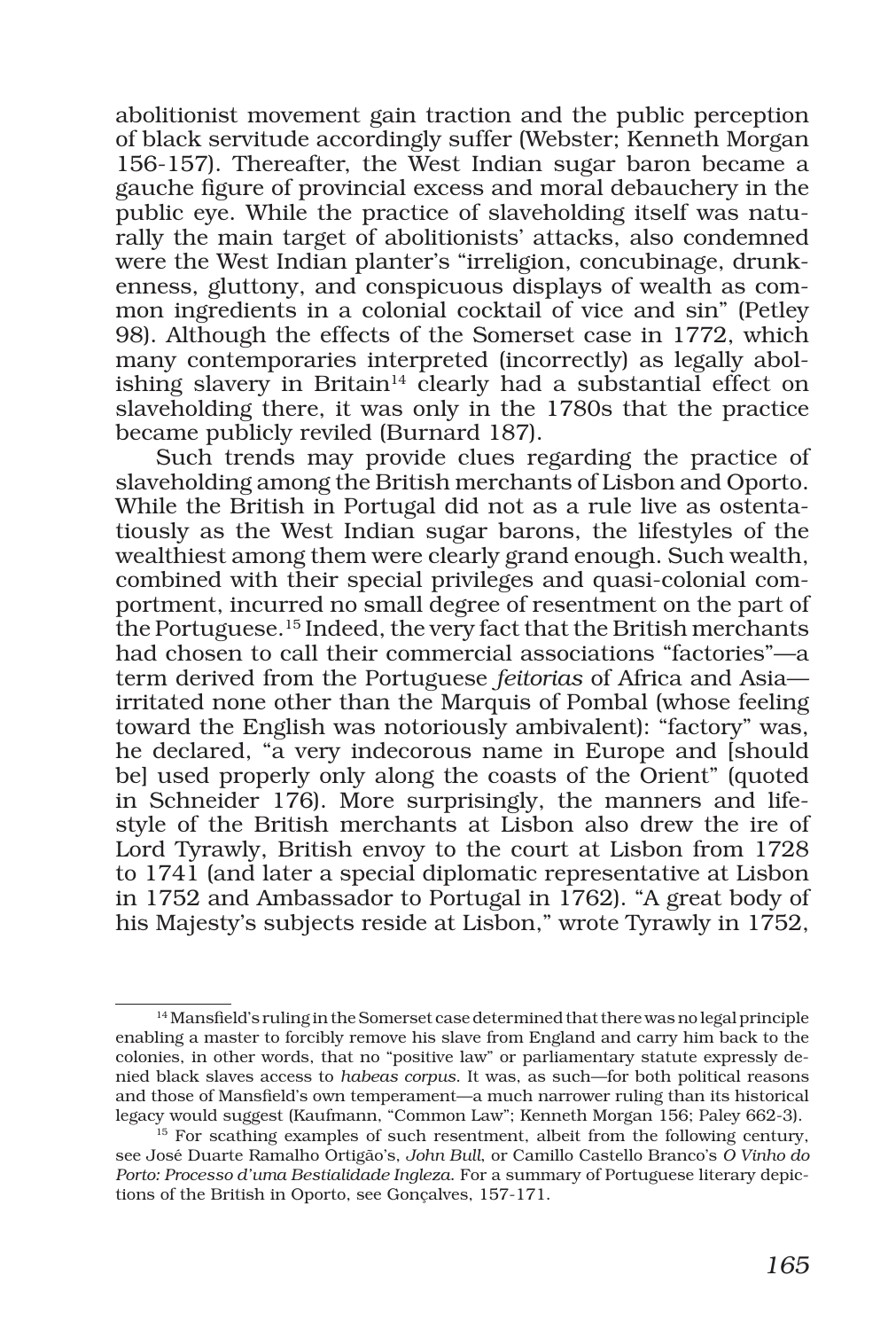"rich, opulent, and every day increasing their fortunes and enlarging their dealings" ("Tyrawly to Newcastle" [1752], quoted in Lodge 225). The opulence of lifestyle in Lisbon had indeed been a source of concern to the indebted Tyrawly from the outset, he having observed in 1728 that "Nobody of any rank or quality appears in the Lisbon streets with less than six horses, if it is to go but to the next door; six footmen behind and a gentleman servant on horseback is the least anybody goes abroad with" (quoted in Boxer, "Tyrawly" 792). Such fashion may well have been partly inherited from the baroque pomp of the Portuguese court and high society. But as time passed in Lisbon Trawly became increasingly sympathetic to the Portuguese and increasingly scathing toward the British merchants of the Factory. In 1739 he declared the factory a collection of "Fops, Beaux, drunkards, gamesters…. Our merchants here make estates and live in much greater expense than becomes them" (*Ibid* 793). For our purposes, Tyrawly's comments serve to demonstrate that the British merchants in Portugal were hardly averse to conspicuous consumption, and that, particularly in Lisbon, keeping up appearances demanded a sizable contingent of domestic servants. While the British practice of using black slaves as servants was not at odds with fashion in Britain itself, in truth the merchants need not have taken their cue from so far, given the much higher volume of blacks in Portugal than in Britain (where blacks comprised only a fraction of one percent of society [Paley 663]) as well as Portugal's longer-established tradition of elite household slaveholding.

The same might be said for the end of British slaveholding in Portugal. While such practice waned in England partly as a result of the Somerset and Zong cases, Portuguese slavery also declined during this period via a series of legislations enacted by Pombal. In 1761, the first of these decrees banned the importation of slaves into Portugal but did not affect the status of those already in the country. The second law, passed in 1773, decreed that all fourth-generation slaves (that is, those whose great-grandmothers were slaves) were free, as were all subsequent children born of slaves. Neither of these cases ended metropolitan slavery altogether, but they did allow for its gradual withering away, while ensuring that the entire energy of the slave-trading enterprise was directed toward the New World (Nogueira da Silva and Grinberg 433-434). Unlike in Britain, however, neither of these statutes gave rise to or resulted from a popular abolitionist movement. Rather, these were top-down initiatives responding to the perceived social problems ensuing from domestic slavery (*Ibid* 434). While the Somerset and Zong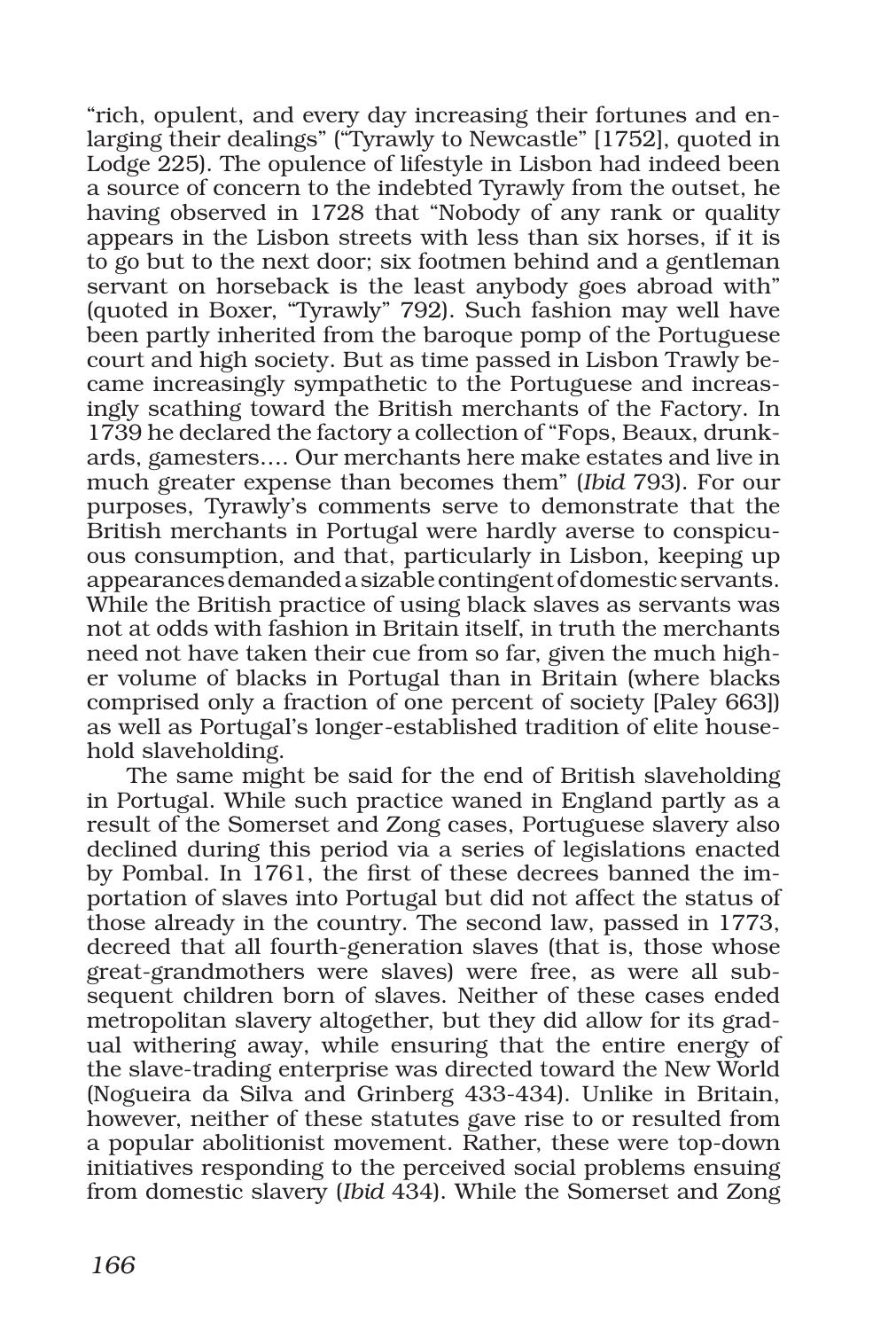cases in Britain may have had an indirect effect on the practice of British slaveholding in Britain, the effects of Pombal's statutes would have obviously been direct. Notwithstanding their special privileges (including access to a special *juiz conservador*  who oversaw most legal cases pertaining to the British community) the British would certainly have been subject to the legislations of 1761 and 1773. Six baptisms of blacks were recorded in Lisbon after 1761; although some of these could conceivably been administered to blacks who entered the country before that date, it would seem likely that at least some of them were new arrivals and hence either freemen or illegal slaves (Lisbon Factory Register). Even so, British slaveholding in Portugal was clearly in decline by the following decade (in fact, there are no recorded baptisms of blacks after 1768). By the 1780s, Lisbon merchants were importing East Indian servants in place of Africans and Afro-Americans (Lisbon Factory Register; Lisbon Factory Marriages, Baptisms & Burials).<sup>16</sup> The last reference to a black slave (or emancipated servant) of a British subject that we have located is that of one Maria Antonia, "a faithful black" who Sarah Warden left a residual from her estate in gratitude for "having served me many years" (Warden).

It is impossible to know, furthermore, what percentage of eighteenth-century British household servants were Black. Certainly it would not appear true, at least by the late eighteenth century, that "most" were "Blacks from America," as Thomas Woodmass indicated of the servants in Oporto households in 1703. Among the 57 wills of British merchants of Lisbon and Oporto we surveyed, Portuguese names appear much more frequently than English names among those identified as servants. In only three cases (William Leyborne, John Page, Sarah Warden) were "black servants" (or, in the case of Page's will, a "black slave") specifically identified. Even so, some of the Portuguese servants named could have been black without being identified as such, as, naturally, could those with English names. One "Catherine Jones," for instance, was identified simply as "our housekeeper" and left two milreis in the will of Thomas Sturton in 1777. Could this be the same person as the

<sup>&</sup>lt;sup>16</sup> There are no records of Indian servants among the Oporto merchants, but among the Lisbon factory registers are three baptisms of Indian children: that of "Edward Pembroke, an Indian servant of the Reverend Westmore Hulse, aged seventeen years," March 6, 1786; of "Juliana, an Indian aged about twelve years," February 21, 1789; and of "Francis John, an Indian servant of Mr Thomas Brown, about nine years of age," October 15, 1790.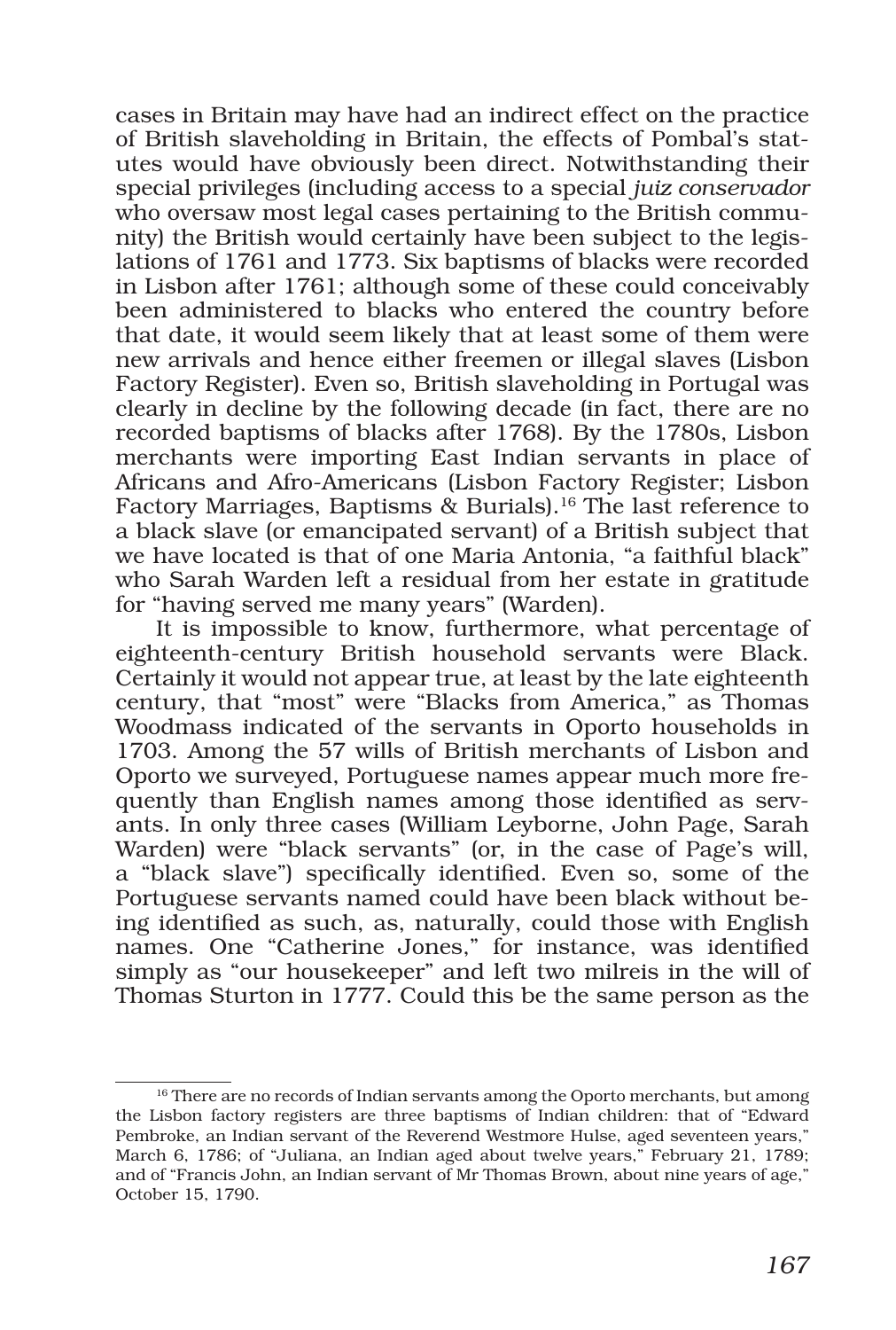"Catharine Jones" (see below) who was baptized in 1757 and died in 1779 in the employ of "Mister Maigs"?

Again, it must be noted that even when the records provide some indication of ownership, they almost never use the word slave. In the baptism and burial records from Lisbon and Oporto, blacks are referred to as "belonging to" a particular owner on seventeen occasions (e.g. the May 10, 1740 baptism of "Cleopatra, a black belonging to Thomas Brooks"). On three other occasions, the preposition "of" is used, as in, "Mark, a negro of Mr Edward Taylor"; "'Black Jack, servant of Mr G Allen"; "Catharine Jones, a black servant of Mister Maigs". These are all among the latest of the Lisbon records, dated between 1765 and 1779. Two of these later records, those of Black Jack (1766) and Catharine Jones (1779) are death records. Another one of these later records (September 1768, the last baptism of a black in the Lisbon register) describes "Elizabeth" as "a black *consigned* to Mister Thomas Mayne". Finally, four of the records do not provide any indication of ownership or service: the aforementioned "George Coffee, an English black", baptized in 1737; the 1756 baptism of "Catharine Jones, a black", whose death is also recorded in 1779; the burial of "John Hall, a negroe" in 1784; and the burial of "John Faithful, a black", in 1785. Hence, most of the records where some description other than "belonging to" is used come at the end of the period in which blacks are recorded. Of the four burials on record, all were between 1766 and 1785. It is possible that these later cases were not (or were no longer) slaves.

In any case, it is worth noting that on only two occasions in the British historical records is the term "slave" directly used in reference to a black person in the service of an Englishman in Portugal. The first is in the will of John Page (noted above) who upon dying in 1771 left "to my black slave Francisca (if at any time my executor shall dismiss her of his service, and she should not remain with any of my children), 24 mil reis per annum during her natural life, to be pay'd in half-yearly payt's in regard to the tender care she took of most of 'em during the time of their infancy" (Page). The other is in a 1773 missive from the British consul at Lisbon to the Secretary of State enclosing a letter (which very unfortunately has not been preserved) "from a black man addressed to his former master at Lisbon. This man claims he was kidnapped aboard an American whaler in the Azores and sold as a slave at Boston" (Hutchinson). While it is very likely that most of the blacks appearing in the baptism and burial records were slaves, the aversion to the use of the word "slave" makes it difficult to make any sort of clear estimate as to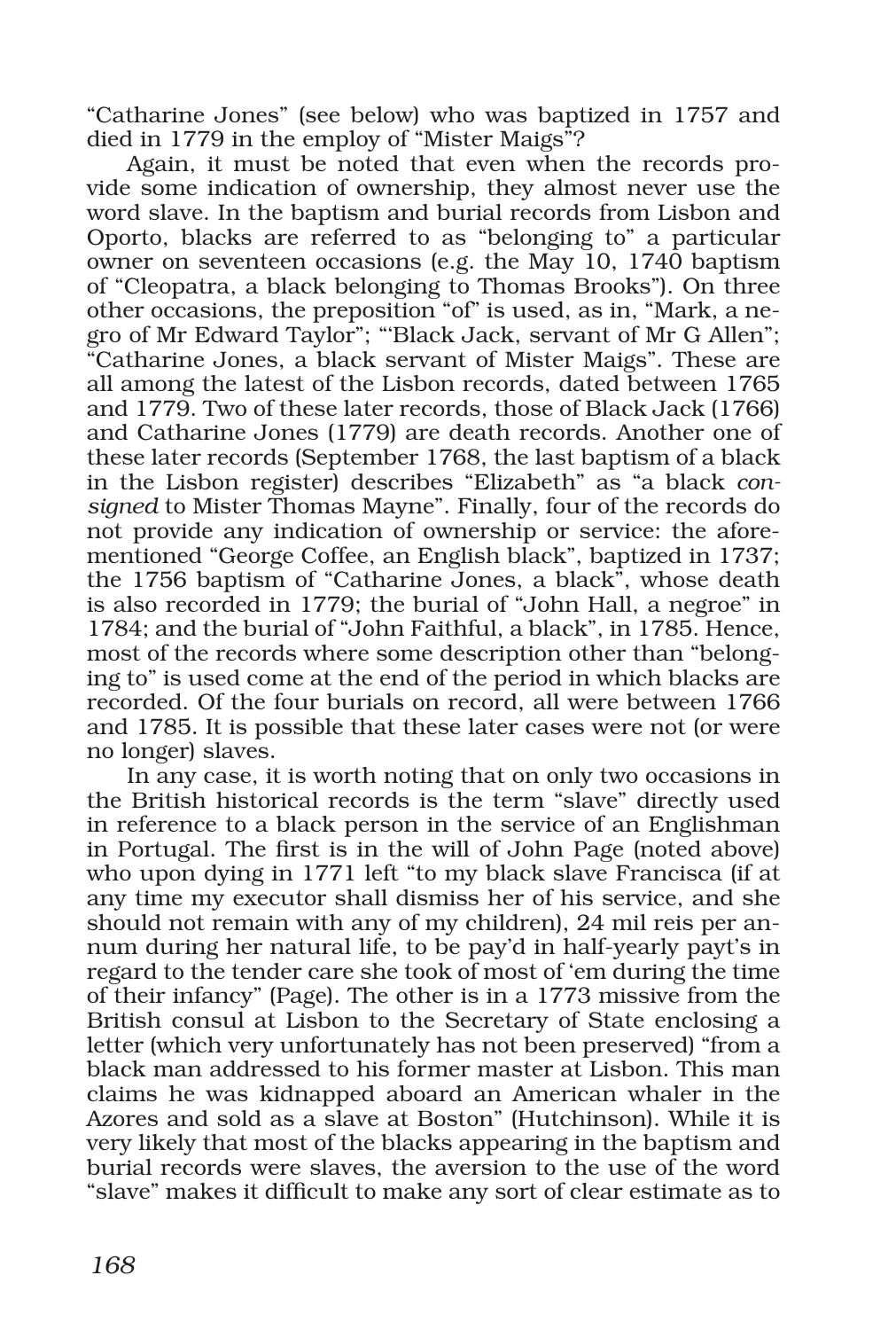what percentage of blacks may have been freemen, or even what percentage of servants were black.

Beyond this fundamental problem of status, there is, furthermore, very little known about the lives led by the blacks be they slaves or freemen—in the employ of British households in Portugal. The records of the Inquisition do, however, contain some interesting details about a pair of slaves who fell foul of the Inquisition via the charge of *angicanismo*. Although no longer claiming jurisdiction over all blacks as they had done in the 1670s, during the eighteenth century the Inquisition continued to work against the heresy of Anglicanism partly through hearing the complaints of English slaves. James Sweet has provided a detailed account taken from the Inquisitional records of the aforementioned slave Carlos who served Charles Compton, the British Consul at Lisbon. Carlos was a sixteen-year-old boy when he came to the attention of the Inquisition in 1734. He told his interrogators that he had been kidnapped and sold into slavery from his home in Cacheu, Guinea as a child and passed through Cape Verde and the Azores before ending up in Lisbon. There he was purchased by Compton and worked for him for a year and a half before being baptized an Anglican.17 Though Carlos harbored Catholic sympathies, he had seen the consul beating other slaves for adhering to Catholic dietary practices. Still, Carlos followed the Catholic faith in secret until he was denounced by an Anglican page who had seen him wearing rosary beads. He was then beaten, whipped, and locked up for four days in an attempt to make him divulge the names of other crypto-Catholics in the consul's employ. Finally, Carlos escaped through an open window and made his way to the Convento do Corpo Santo, where he declared his desire to become a Catholic. The Portuguese Holy Office granted his request and the consul was forced to relinquish him without compensation, whereupon Carlos was left the consul's house a free man (Sweet, *Recreating Africa* 97-98). Another slave, eighteen-year-old Cesário, was taken to London from Angola as a young child, then sold to a Portuguese in Oporto and baptized a Catholic, before returning to London with his master. There, as Cesário recounted to the

 $^{17}$  No record exists for a plausible baptism of a "Carlos" or a "Charles" in Lisbon for this period, though a Charles, son of Charles Compton himself, was baptized on December 29, 1732 (Lisbon Marriages, Baptisms & Deaths). In fact, in both Lisbon and Oporto, the earliest baptisms on record—or indeed any documentation in the chaplaincy registers expressly pertaining to blacks—are from the year 1737. Carlos's case suggests that, for whatever reason, baptisms of blacks were simply not recorded until that year.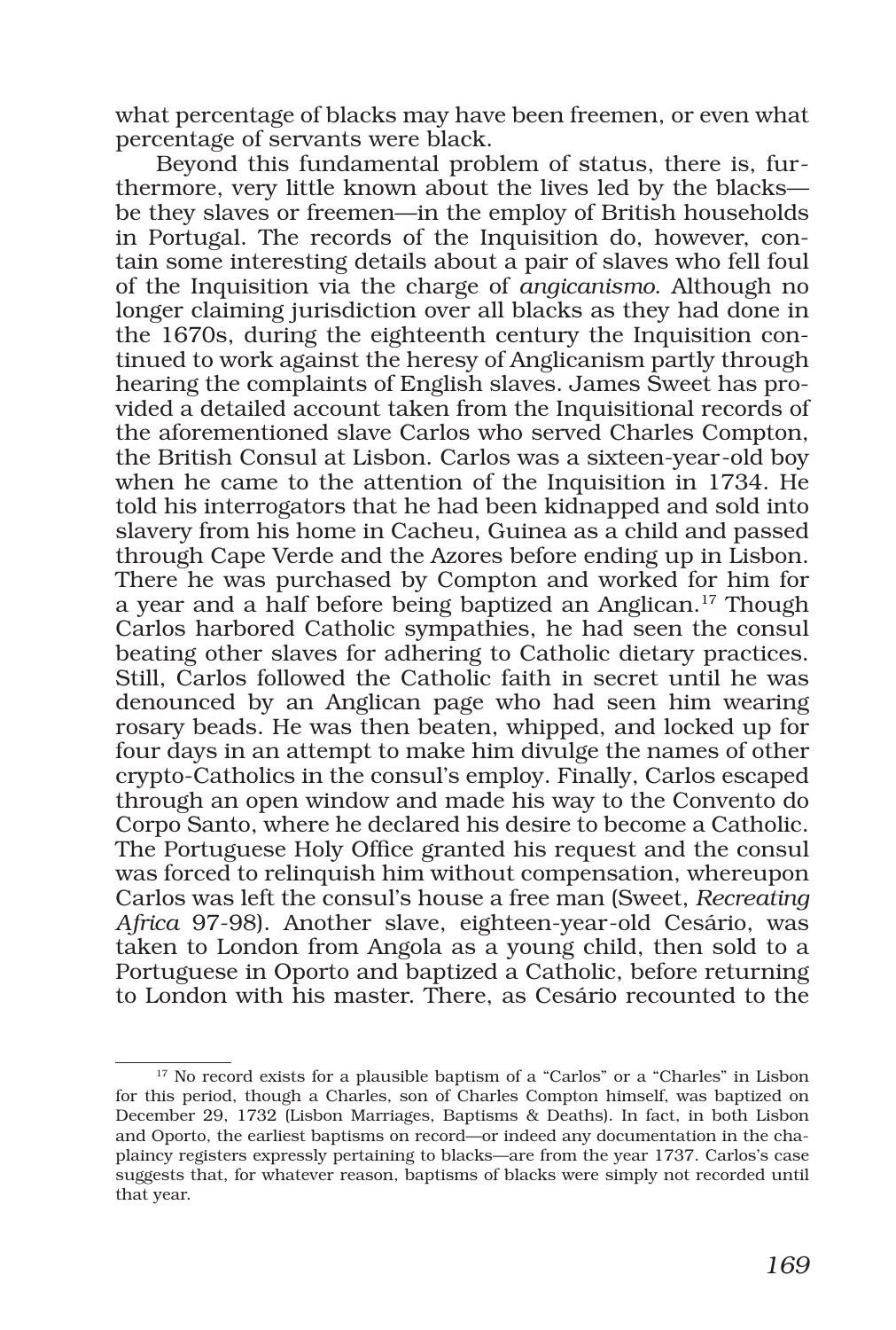Inquisition in 1737, a man convinced him to undergo Anglican baptism with the promise that it would immediately free him from slavery. The following day, upon discovering what he had done, Cesário's master put him on the next boat for Oporto, where he was found guilty of heresy by the inquisition. On account of his age and ignorance of the ways of the world, however, the Holy office let him off with only an order to "undergo instruction in Catholic doctrine and the mysteries of the faith" (*Ibid* 99).

#### 4. Britons Never shall be Slaves?

Charles Compton was, like the British envoy Lord Tyrawly, a vehement anti-Catholic, and the loss of his slave probably did not improve his mood on that score. Not long thereafter he wrote of his "self-satisfaction at being Protestant in a bigotedly Catholic country, [a sentiment] shared by the whole Factory" ("Compton to Newcastle").18 The religious question was indeed never far from the subject of British slaveholding in Portugal, insofar as slavery formed part of the larger fabric of Anglo-Portuguese relations and their attendant tensions. So too, as we have seen, religion had been central to the logic of enslavement in Portugal since the Middle Ages. In fact, a longer and thematically-broader essay than this one may have systematically placed the subject of British slaveholding within a larger canvass concerning not only religion, but questions of race, identity, and sovereignty. In 1671, for instance, while Consul Maynard was dealing with the seizure of John Adue, the Portuguese crown expelled the New Christians from Portugal ("Maynard to Arlington" [1671]). Though that particular order was soon rescinded, the subject of crypto-Jews and New Christians would become another subplot within the Anglo-Portuguese relationship, British ships incurring the wrath of Portuguese authorities for harboring Jews and taking them to Britain (Parry; Boxer, "Second Thoughts" 26). Such sanctuary, Lord Trawly observed with typical bluntness, was offered by British captains "whenever a purse of gold

<sup>&</sup>lt;sup>18</sup> Compton was probably not incorrect in speaking for the "whole Factory", for unlike the Oporto Factory, the Lisbon Factory strictly prohibited the membership of British and Irish Catholics, an exclusion that was a long-running source of bitter dispute within the British community at Lisbon, being only resolved in 1792 when the Foreign Office ruled that the Factory could produce no charter identifying itself as an exclusive and private institution and therefore must allow the admission of Catholics (Walpole).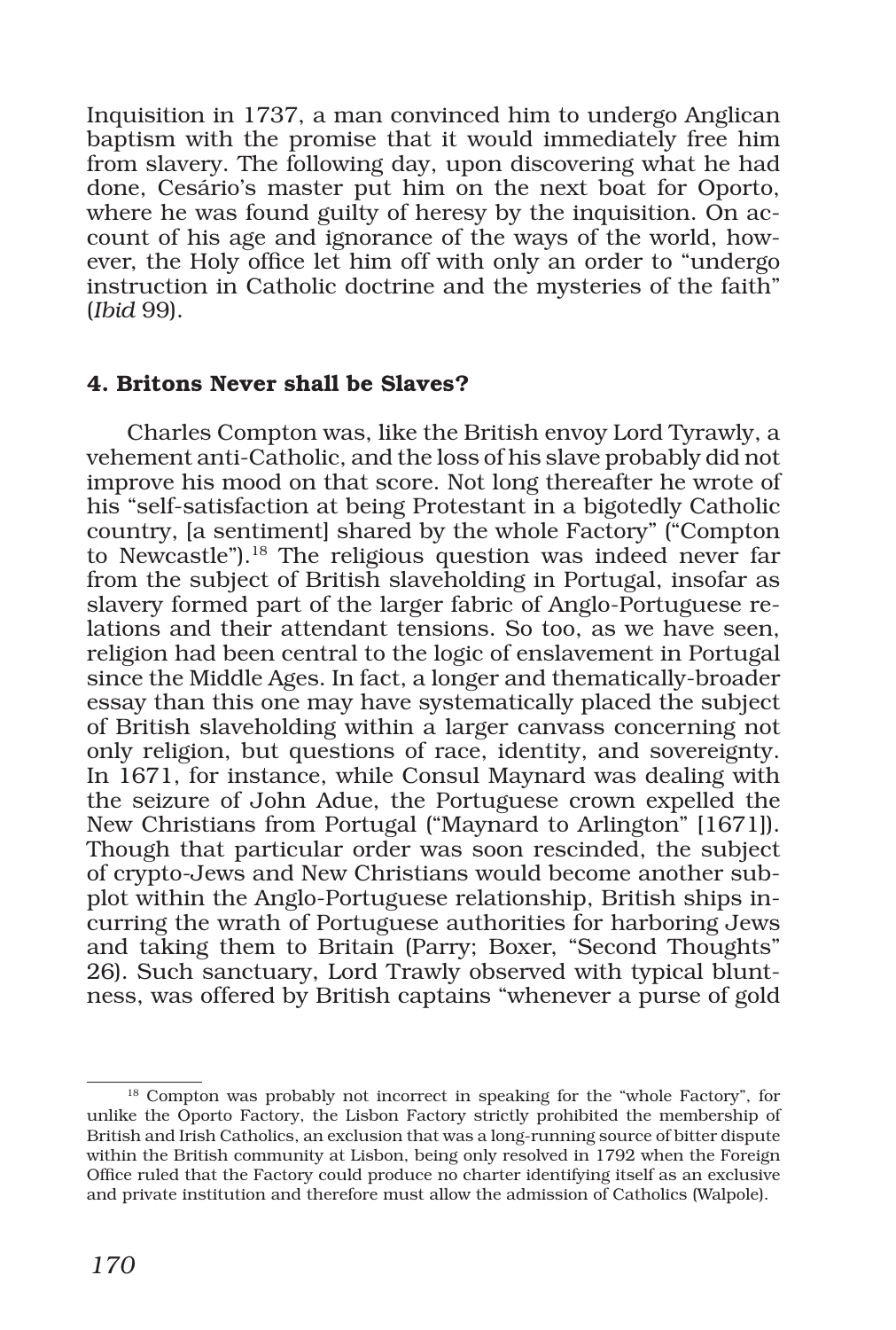shall be offered them, which has always been and will continue to be the motive for these practices" ("Tyrawly to Newcastle" [1732]). On the other side of that coin, António Saraiva argues that although it was framed in terms of caste or "race", the Inquisition's long-running persecution of Marranos was really a latent class dispute, wherein "Jews" represented the parvenue merchant bourgeoisie. Their expulsion thus had less to do with the mooted "purification" of Catholicism than with a desire to cleanse Portuguese society of an unwanted mercantile class  $(19-30).$ <sup>19</sup>

There is, in any case, a certain overlap between the habitual practice of British captains regarding Jews and New Christians and the more anomalous (and apparently more noble) behavior of one Captain Stepney, commander of the H.M.S. *Litchfield*, who was arrested in 1749 for giving sanctuary to Portuguese runaway slaves. The incident provoked outrage on the part of the Factory and the British government, though not (unsurprisingly) for humanitarian reasons. Rather, at issue was the fact that British warships and packet boats were legally immune from the type of summary search—hence their usefulness in illicitly-transporting gold—that had occasioned Stepney's arrest. So too, British subjects were immune from arrest by Portuguese authorities except in extremely serious cases or when caught "red handed" in the commission of a crime (which, naturally, the Portuguese maintained was the case here). The failure of the British community's judge conservator to intervene on Stepney's behalf produced demands from the Factory and for his immediate dismissal, as well as to his being branded an "unscrupulous and ambitious man of low birth" by the British envoy (Castres). Whitehall's position, meanwhile, was that such an affront to British sovereignty was not to be endured; naturally, however, any and all "atrocious malefactors" who sought sanctuary in British ships would be surrendered to the Portuguese "upon proper and decent application" (Bedford).

So too, the regional politics of slavery were a complicated affair. While the Portuguese practice of enslaving North African Muslims had declined (though not ended) with the ascendance of the Sub-Saharan Atlantic slave trade, North African Muslims continued to take Christians from captured European ships whom, depending on the captive's means, they ransomed

<sup>&</sup>lt;sup>19</sup> On the English relationship with New Christians and crypto-Jews in their Atlantic commercial system (which was generally more tolerant, but hardly benevolent) see Snyder.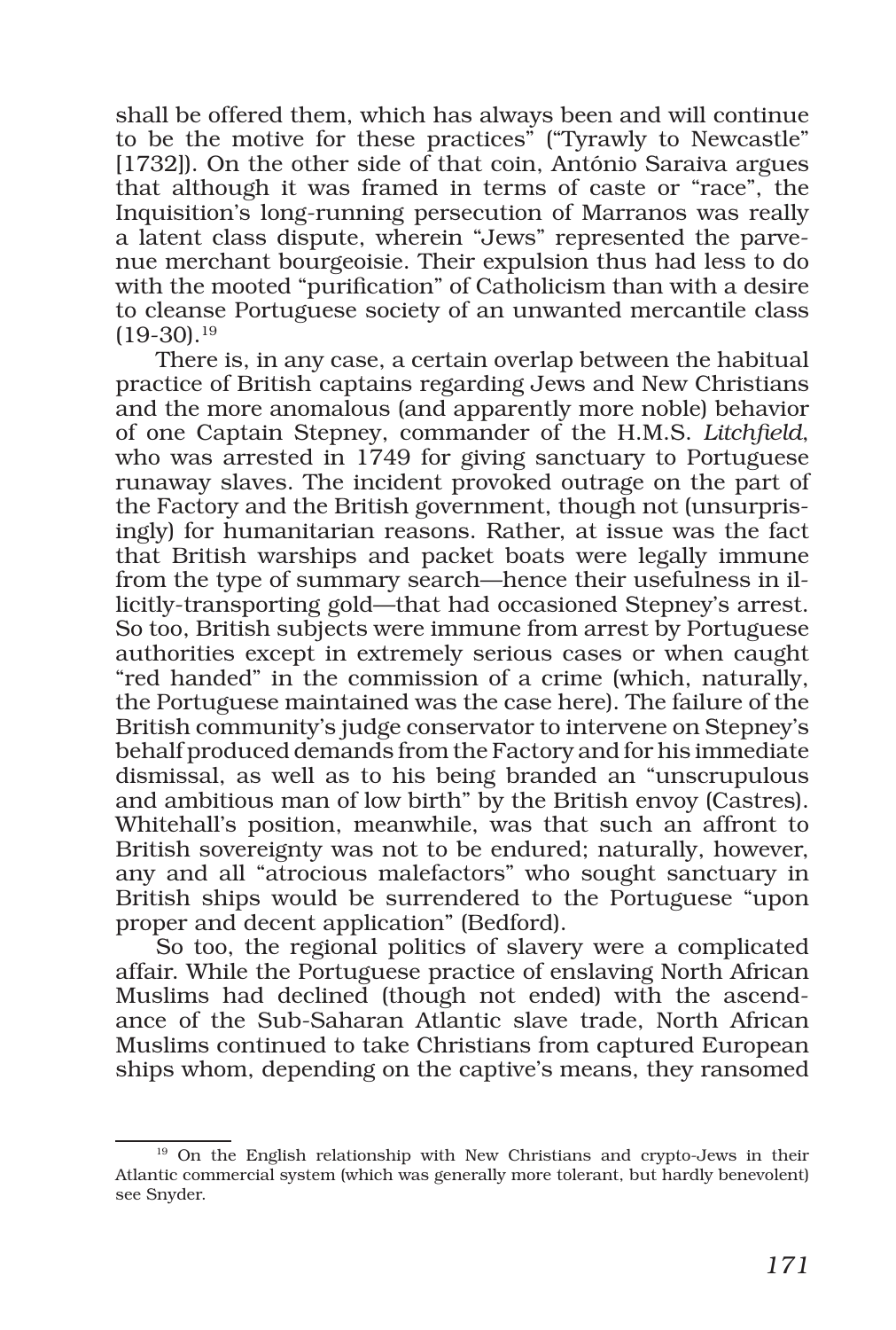or kept as slaves in houses or on galleys (Galenson; Colley). The British State Papers for Portugal are full of correspondence regarding negotiations for the release of British captives and slaves from the North African "Sally Corsairs", as well as discussions with the Portuguese regarding the repatriation of recovered slaves from one nation or the other. In the context of such "white slavery", the question of racial politics and identity vis-à-vis African slaveholding emerges as another fascinating potential line of inquiry. This essay has not expressly attempted to tackle the extremely complex and controversial question of race in the era of the early-modern slave trade. Sweet, for his part, argues that the Portuguese, in pioneering the European Atlantic slave trade, absorbed and redeployed racist ideas of black Africans from the Islamic world (Iberian Roots). In turn, he argues, the Portuguese and Spanish exchanged "ideas about race and slavery with their English counterparts in the Atlantic world, ultimately creating broadly conceived 'European' or even 'white' identities" (Spanish and Portuguese Influences 1-2). William Philips, on the other hand, takes a more cautious line, noting that simply posing apparently straightforward questions about racism in medieval and early modern Iberia "gives rise to many others, and we risk falling into the abysses of anachronism if we apply contemporary definitions of racism to the distant past"  $(150)$ . For our part, it seems evident that, pitfalls of anachronism notwithstanding, an implicit hierarchy based on a loose matrix of skin color, origin, and religion existed among the British in early modern Portugal. One need only read British diplomats complaining of being made to suffer "all the consequences of arbitrary government that the King of Portugal's own subjects do, who are greater slaves than the Moors" ("Tyrawly to Newcastle" [1730]) or of the Portuguese religious authorities treating British subjects "as if they were Negro slaves" (Worsley) to suspect that a deeper and more static concept of hierarchy existed among Britons abroad than, say, the mere internationalization of the British class system as proposed by David Cannadine (3-10).

Even so, and by way of conclusion, we should acknowledge the other chief implication of Tyrawly's comment above: that within the British continuum of liberty and natural rights, the Portuguese resided well below the British themselves (though we will assume a characteristic hyperbole on Tyrawly's part in placing them below the Moors). Samuel Johnson once asked, "how is it that we hear the loudest yelps for liberty from the drivers of Negroes?" (quoted in Kolchin 553). The comment was directed at the North American revolutionaries, but it certainly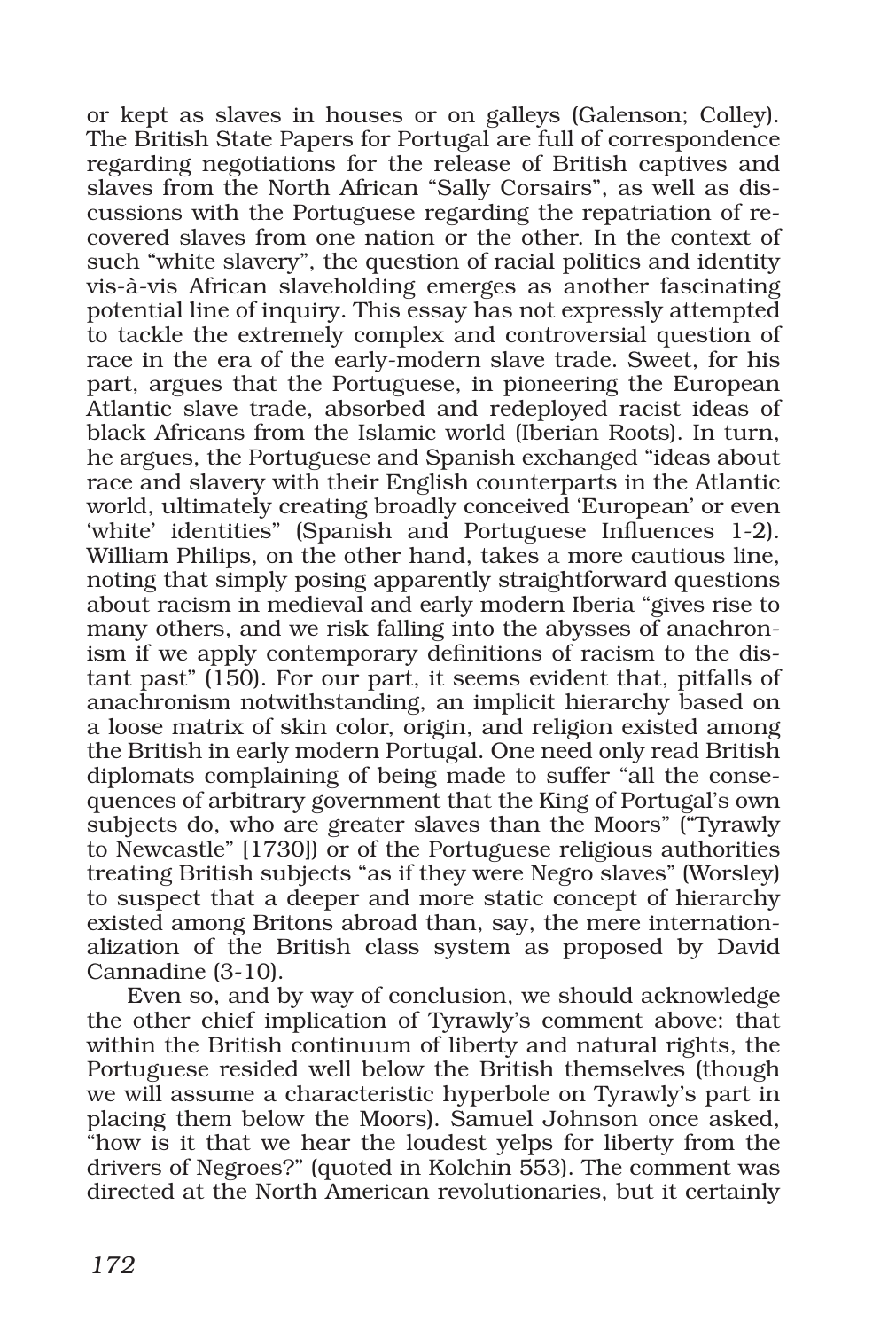applies to the British in Portugal. Their correspondence with the British state from the mid-seventeenth to the early-nineteenth centuries comprises an almost uninterrupted litany of complaint against perceived insults to their cherished "privileges" and liberties. Yet such liberties, when backed by the leverage of the British state, in fact placed them comfortably atop a quasi-imperial mound, a situation Charles Boxer has aptly compared to "that enjoyed by the Western powers in the Treaty Ports of China between 1840 and 1900" (Second Thoughts 24). Within Britain's broader commercial system, the merchants of the Portugal trade were, furthermore, proud of being among the first to break free of the once-ubiquitous chartered monopolies by pushing legislation through parliament in 1605 that effectively destroyed the Spanish Company and opened Iberia up to a "free trade" (Croft). Such traditions of liberty, and the jealousy with which they were guarded, were no doubt what Benjamin Keene, envoy at Lisbon in the 1740s, had in mind when he called the British commercial establishment at Lisbon a "jolly free Factory" (quoted in Lodge 211). The rarified airs emitted by the early modern Anglo-Portuguese factories were, to be sure, altogether too lofty to countenance the word slavery; they were not, however, at all above its practice.

#### WORKS CITED

- Bedford, Duke of (John Russell). "Duke of Bedford to A. Castres," June 13, 1749. *The National Archive of the UK*, Kew. SP 89/47/14," ff. 31-32.
- Blackburn, Robin. *The Making of New World Slavery: From the Baroque to the Modern, 1492-1800*. London: Verso, 1998.
- Boxer, C. R. "Brazilian Gold and British Traders in the First Half of the Eighteenth Century." *The Hispanic American Historical Review* 49, no. 3 (August 1, 1969): 454–742.
- \_\_. "Lord Tyrawly in Lisbon, 1728-41." *History Today* 20, no. 11 (November 1, 1970): 791-798.
- \_\_. "Second Thoughts on the Anglo-Portuguese Alliance, 1661-1808." *History Today* 36, no. 6 (June 1, 1986): 22–26.
- Branco, Camillo Castello. *O Vinho do Porto: Processo d'uma Bestialidade Ingleza*. Porto: Libraria Chardron, 1903.
- Burnard, Trevor. "Powerless Masters: The Curious Decline of Jamaican Sugar Planters in the Foundational Period of British Abolitionism." *Slavery & Abolition* 32, no. 2 (June 2011): 185-198.
- Burnett, Thomas. "Thomas Burnett to the Duke of Newcastle," September 16, 1727. *The National Archive of the UK*, Kew. SP 89/34/137, f. 258.
- Byrd, Alexander X. *Captives and Voyagers: Black Migrants Across the*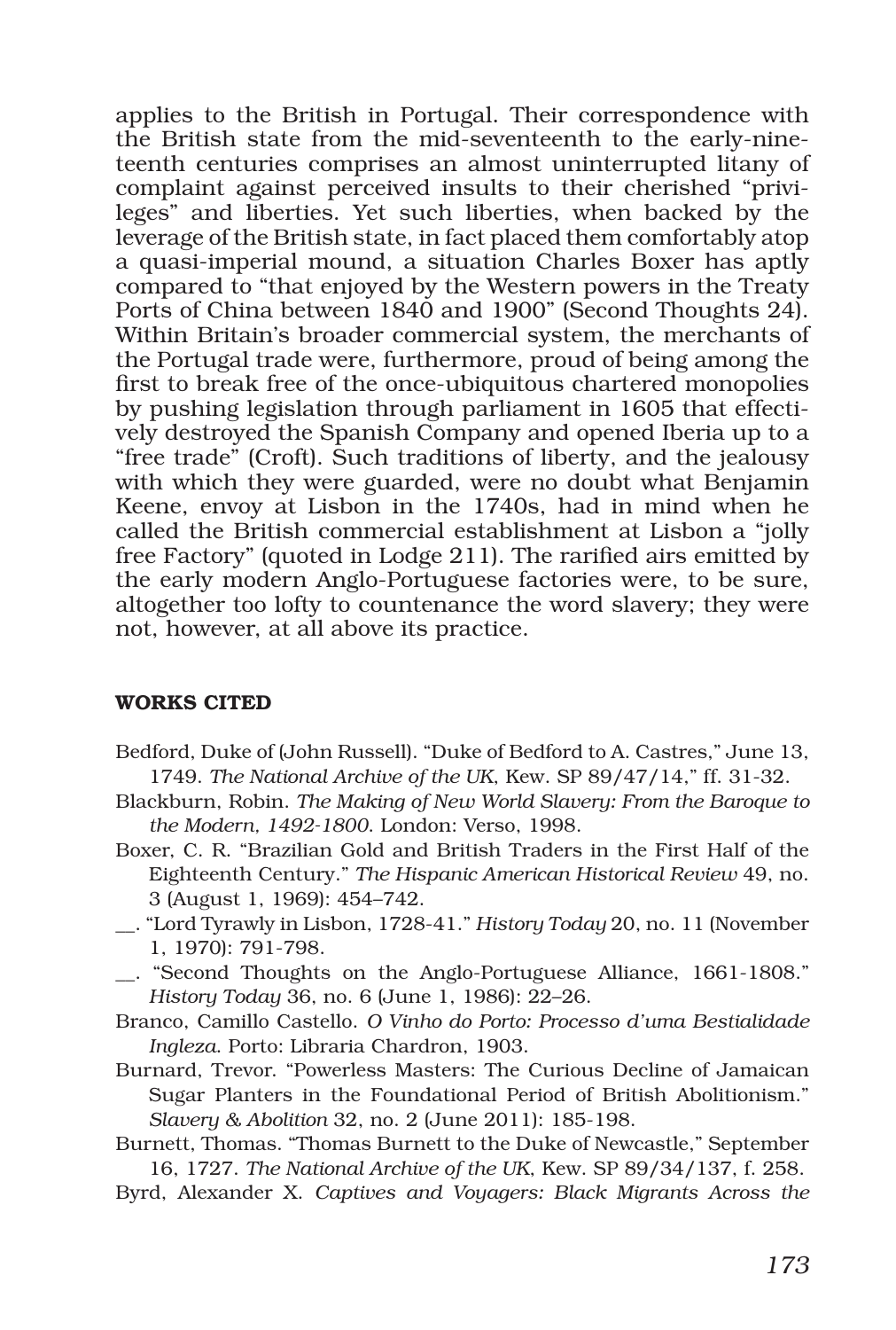*Eighteenth-Century British Atlantic World*. Baton Rouge: Louisiana State University Press, 2008.

- Cannadine, David. *Ornamentalism: How the British Saw Their Empire*. Oxford: Oxford University Press, 2002.
- Cañizares-Esguerra, Jorge, Matt Childs, and James Sidbury, eds. *The Black Urban Atlantic in the Age of the Slave Trade*. Philadelphia: University of Pennsylvania Press, 2013.
- Castres, Abraham. "A. Castres to R. N. Aldworth" May 23, 1749. *The National Archive of the UK*, Kew. SP 89/47, ff. 7-8.
- Colley, Linda. *Captives: Britain, Empire and the World, 1600-1850*. New York: Anchor Books, 2004.
- Compton, Charles. "Charles Compton to the Duke of Newcastle," June 9, 1736. *The National Archive of the UK*, Kew. SP 89/39, ff. 65-66.
- Cornish, Thomas. "Grievances of our English Nation in this port of Belem," Sept. 7, 1676. *The National Archive of the UK*, Kew. SP 89/13, ff. 200- 201.
- Croft, Pauline. "Free Trade and the House of Commons, 1605-6," *The Economic History Review* 28/1 (Feb., 1975): 21-2.
- Crowle, George. "G. Crowle to C. Amyand," November 5, 1752. *The National Archive of the UK*, Kew. SP 89/49/42, f. 85.
- Disney, A.R. *A History of Portugal and the Portuguese Empire*, Vol. II. Cambridge: Cambridge University Press, 2009.
- Dixon, Lorraine. "The Nature of Black Presence in England Before the Abolition of Slavery." *Black Theology: An International Journal* 5, no. 2 (July 2007): 171–83.
- Galenson, David W. *White Servitude and the Growth of Black Slavery in Colonial America*. Center for Mathematical Studies in Business and Economics, Report 8023. Dept. of Economics and Graduate School of Business, University of Chicago, 1980.
- Gilroy, Paul. *The Black Atlantic: Modernity and Double Consciousness*. Cambridge, MA: Harvard University Press, 1993.
- Gonçalves, Maria Guilhermina Bessa. *A Comunidade Britânica no Porto: Inter-Relações Históricas, Económicas, Culturais e Educativas*. Porto: Afrontamento, 2002.
- Green, Toby. "Building Slavery in the Atlantic World: Atlantic Connections and the Changing Institution of Slavery in Cabo Verde, Fifteenth-Sixteenth Centuries." *Slavery & Abolition* 32, no. 2 (June 2011): 227– 45.
- Greenfield, Sydney M. "Plantations, Sugar Cane and Slavery." *Historical Reflections / Réflexions Historiques* 6, no. 1 (July 1, 1979): 85–119.
- Guzman de Silva, Diego. "Guzman de Silva to the King [Philip II]," Feb. 4, 1566 (no. 366). *Calendar of State Papers, Relating to English Affairs Preserved Principally in the Archives of Simancas. Volume 1*, *Elizabeth, 1558-1567*. Ed. Martin A.S. Hume. London: Her Majesty's Stationery Office, 1892. Pp. 517-523.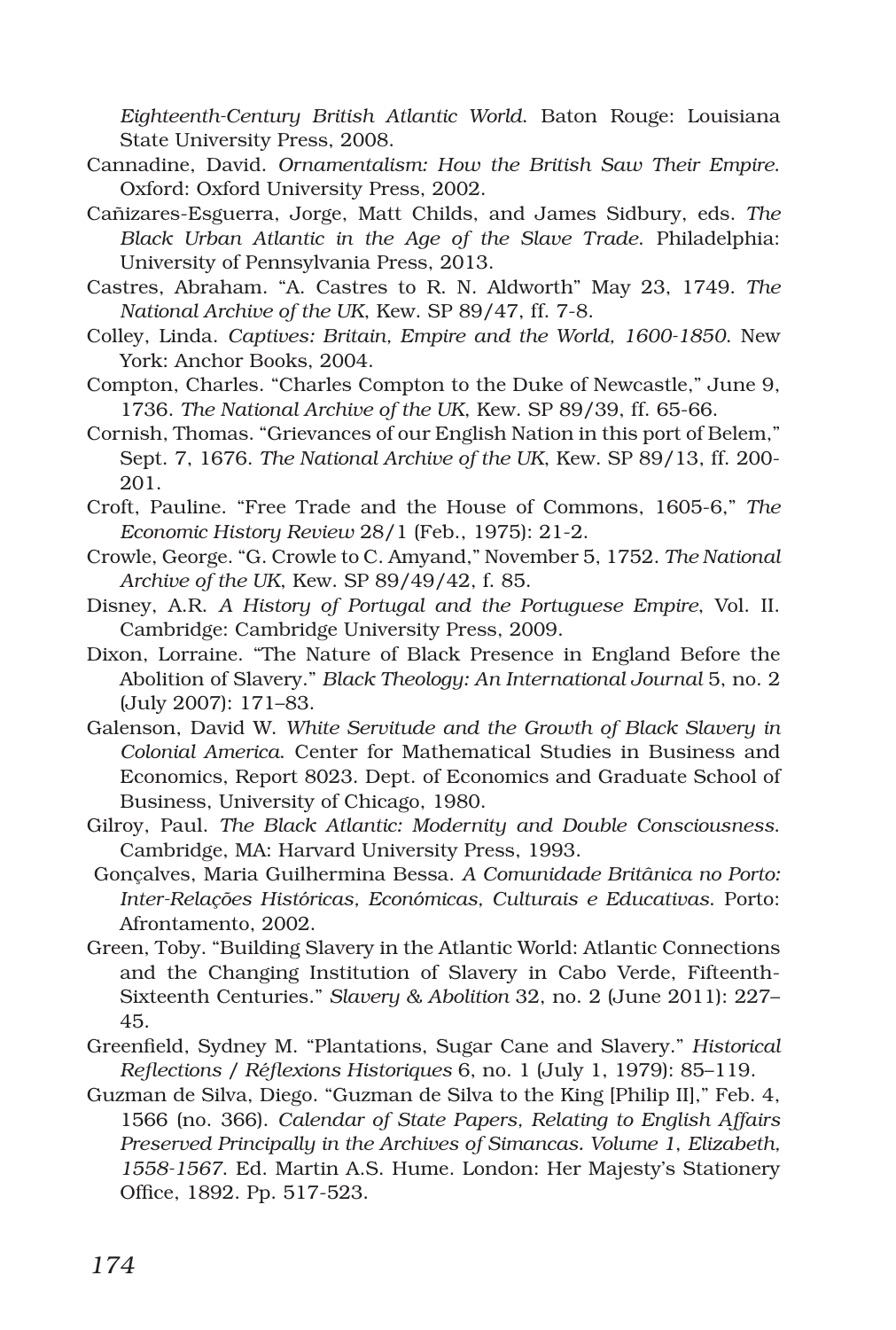- "Estimates". *The Trans-Atlantic Slave Trade Database*. Accessed on August 25, 2014. <http://www.slavevoyages.org/tast/assessment/ estimates.faces>.
- Fisher, H.E.S. *The Portugal Trade: A Study of Anglo-Portuguese Commerce 1700-1770*. London: Methuen & Co, 1971.
- Habib, Imtiaz H. *Black Lives in the English Archives, 1500-1677: Imprints of the Invisible*. Aldershot: Ashgate, 2008.
- Hart, John. "Governor Hart to the Council of Trade and Plantations," Antigua, Dec. 24, 1724. *Calendar of State Papers, Colonial Series, America and the West Indies, Vol. 34: America and the West Indies*. Ed. Cecil Headlam. London: His Majesty's Stationery Office, 1936. Pp. 284-286.
- Hutchinson, Thomas. "Thomas Hutchinson to the Earl of Dartmouth," April 23, 1773. *The National Archive of the UK*, Kew. SP 89/75/13, ff. 41-2.
- Jernegan, Marcus W. "Slavery and Conversion in the American Colonies." *The American Historical Review* 21, no. 3 (April 1, 1916): 504–27.
- Kaufmann, Miranda. "Caspar Van Senden, Sir Thomas Sherley and the 'Blackamoor' Project." *Historical Research* 81, no. 212 (May 2008): 366–371.
- \_\_. *"English Common Law, Slavery and". Encyclopaedia of Blacks in European History and Culture Vol. I. Ed. Eric Martone. Westport, CT: Greenwood Press, 2009. Pp. 200-203. Available online at <www.mirandakaufmann.com/common-law.html>. Accessed on September 12, 2013.*
- Kolchin, Peter. "Introduction: Variations of Slavery in the Atlantic World." *The William and Mary Quarterly* 59, no. 3 (July 1, 2002): 551–554.
- Laurens, Henry. *The Papers of Henry Laurens, Vol. III: Jan. 1, 1759–Aug. 31, 1763*. Columbia: University of South Carolina Press, 1972.
- \_\_. *The Papers of Henry Laurens, Vol. IV: Sept. 1, 1763-Aug. 31, 1765*. Columbia: University of South Carolina Press, 1974.
- \_\_. *The Papers of Henry Laurens, Vol. V: Sept. 1, 1765-July 31, 1768*. Columbia: University of South Carolina Press, 1976.
- \_\_. *The Papers of Henry Laurens, Vol. VI: Aug. 1, 1768-July 31, 1769*. Columbia: University of South Carolina Press, 1978.
- Leyborne, William. "Will of William Leyborne, Merchant of London," March 1, 1751. *The National Archive of the UK*, Kew. PROB 11/786/175, ff. 260-264.
- Lisbon Factory Marriages, Baptisms & Burials, 1721-1807. *London Metropolitan Archives*. Ms 31787.
- Lisbon Factory Register, 1721-1793. *London Metropolitan Archives*. GL Ms 10446/1.
- Lloyd, Mr. "Council of Trade and Plantations to the Earl of Sunderland." Jan. 5, 1709. *Calendar of State Papers Colonial, America and West Indies Vol. 24: 1708-1709*. Ed. Cecil Headlam. Longman, Green, Longman &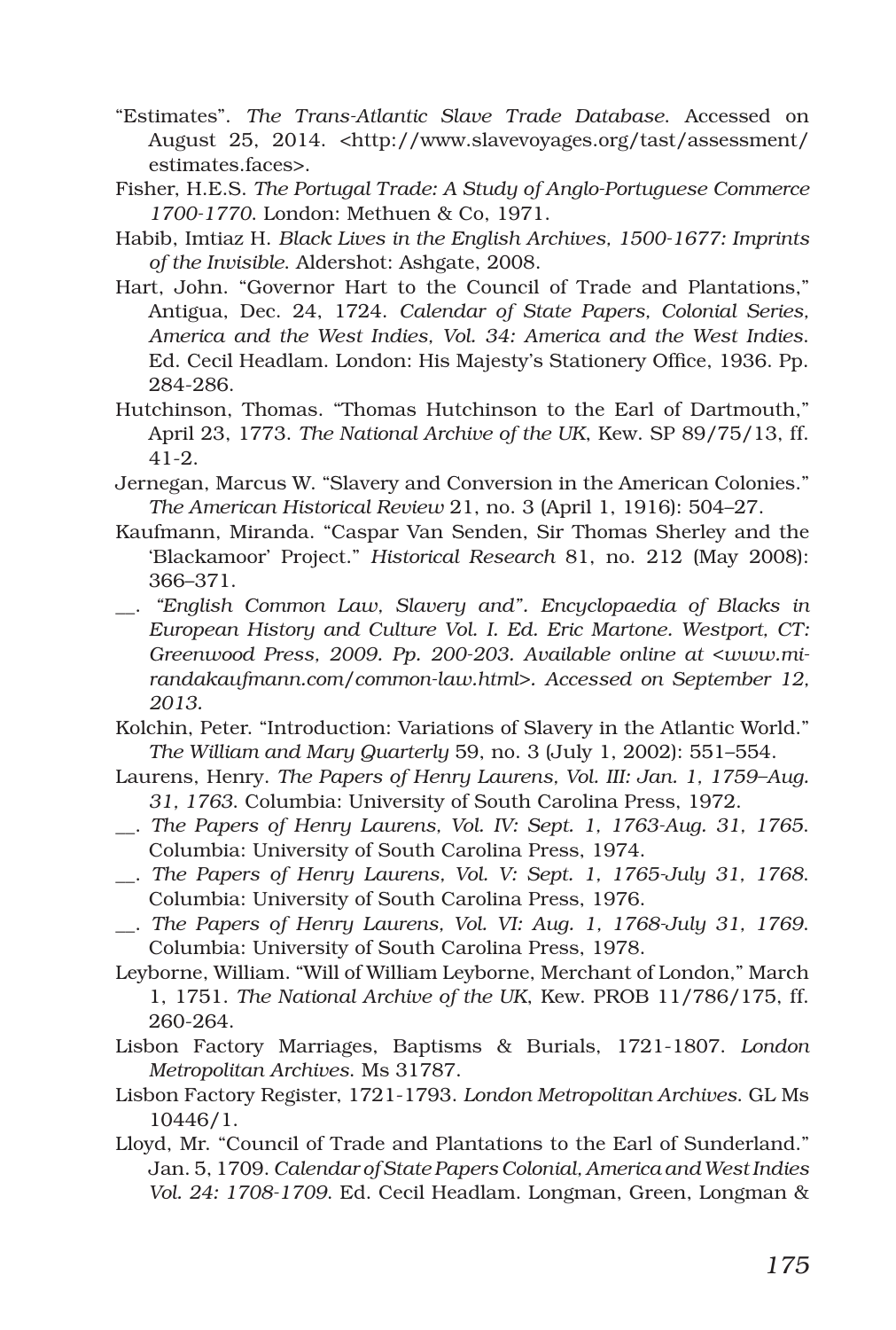Roberts, 1922. P. 193. Available online at: <http://www.british-history.ac.uk/source.aspx?pubid=783>. Accessed on September 7, 2013.

- Lodge, Sir Richard. "The English Factory at Lisbon: Some Chapters in Its History." *Transactions of the Royal Historical Society* 16 (December 1933): 211-247.
- Lydon, James G. *Fish and Flour for Gold, 1600-1800: Southern Europe in the Colonial Balance of Payments*. Philadelphia: Library Company of Philadelphia, 2008.
- Maxwell, Kenneth. *Pombal: Paradox of the Enlightenment*. Cambridge: Cambridge University Press, 1995.
- Maynard, Thomas. "Consul Maynard to Lord Arlington," April 13, 1670. *The National Archive of the UK*, Kew. SP 89/10, ff. 204-205.
- \_\_. "Consul Maynard to Lord Arlington," October 15, 1671. *The National Archive of the UK*, Kew. SP 89/11, ff. 227-228.
- \_\_. "Consul Maynard to Sir Leoline Jenkins," August 1, 1683. *The National Archive of the UK*, Kew, SP 89/15, ff. 211-212.
- \_\_. "Consul Maynard's certificate 'to whom it may concern' on the Inquisition's seizure of an English-owned Negro lad, John Adue…" October 5, 1671. *The National Archive of the UK*, Kew, SP 89/11, ff. 220-221.
- Molineux, Catherine. "Hogarth's Fashionable Slaves: Moral Corruption in Eighteenth-Century London." *ELH* 72, no. 2 (July 1, 2005): 495–520.
- Moore, Jason. "Madeira, Sugar, and the Conquest of Nature in the 'First' Sixteenth Century," *Review: A Journal of the Fernand Braudel Center*  32, No. 4 (2009): 345-390.
- Morgan, Kenneth. *Slavery and the British Empire : From Africa to America*. Oxford: Oxford University Press, 2007.
- Morgan, Philip D. "Maritime Slavery." *Slavery & Abolition* 31, no. 3 (September 2010): 311–326.
- Nogueira Da Silva, Cristina, and Keila Grinberg. "Soil Free from Slaves: Slave Law in Late Eighteenth- and Early Nineteenth-Century Portugal." *Slavery & Abolition* 32, no. 3 (September 2011): 431–46.
- Oporto Factory Chaplain's Memoranda, 1716-1789. *London Metropolitan Archives,* GL Ms 10446A.
- "Oporto Merchants, Grievances," March 9, 1715. Journal Book Q, *Journals of the Board of Trade and Plantations, Volume 2: February 1709 – March 1715*. Ed. E. G. Atkinson. London: His Majesty's Stationery Office, 1925. P. 618. Available online at: <http://www.british-history.ac.uk/ source.aspx?pubid=870> Accessed on August 25, 2014.
- Ortigão, José Duarte Ramalho. *John Bull: depoimento de uma testemunha ácerca de alguns aspectos da vida e da civilisação ingleza*. Porto: Livraria Internacional de Ernesto Chardron, 1887.
- Page, John. "Will of John Page, Merchant, City of Porto, Kingdom of Portugal," November 8, 1771. *The National Archive of the UK*, Kew. PROB 11/972, ff. 276-8.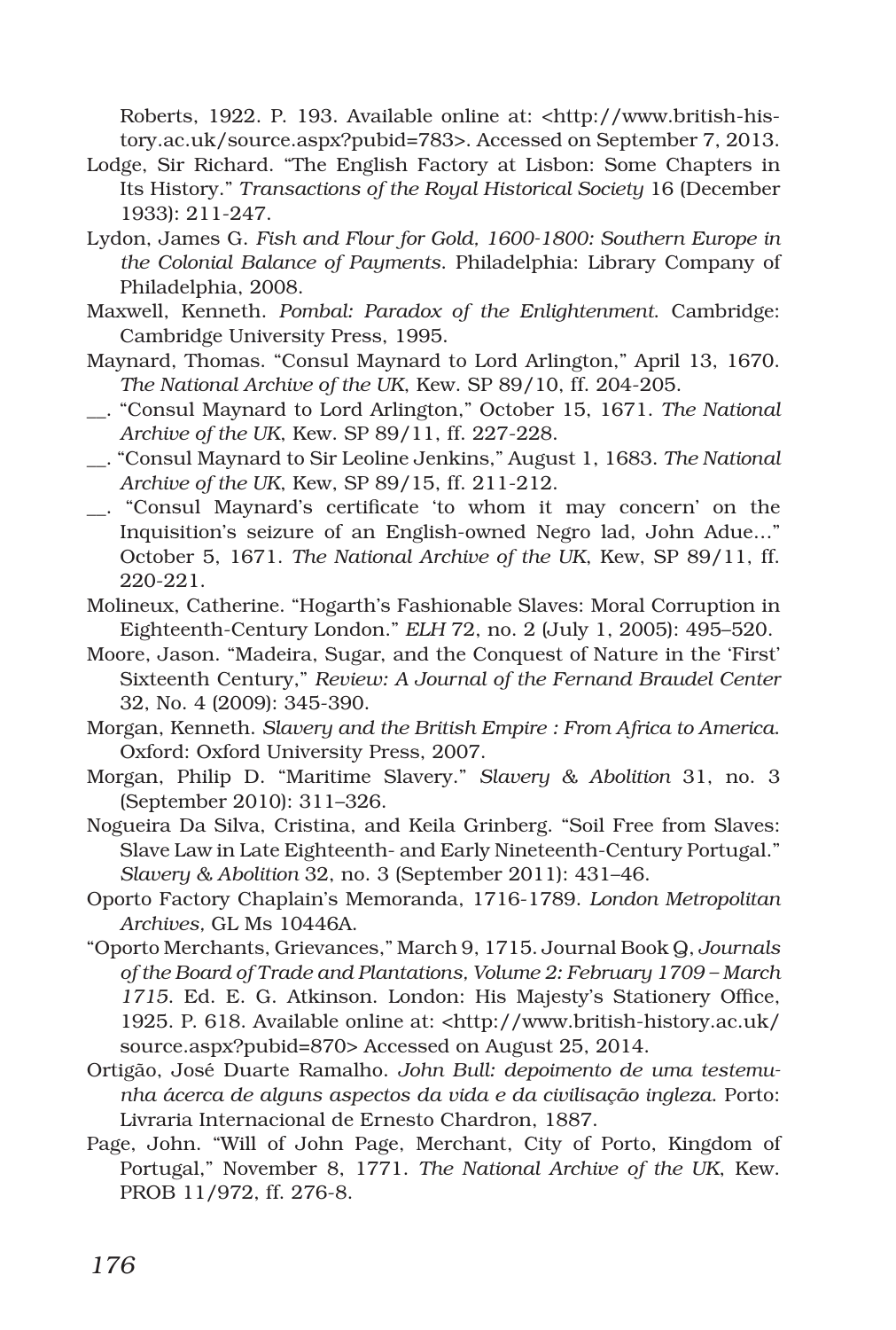- Paley, Ruth. "Imperial Politics and English Law: The Many Contexts of Somerset." *Law and History Review* 24 (October 1, 2006): 659-664.
- Paley, Ruth, Cristina Malcolmson, and Michael Hunter. "Parliament and Slavery, 1660-c.1710." *Slavery & Abolition* 31, no. 2 (June 2010): 257– 281.
- Parry, Francis. "Francis Parry to Joseph Williamson," October 17, 1671. "The National Archive of the UK, Kew. SP 89/11," ff. 229-230.
- Petley, Christer. "Gluttony, Excess, and the Fall of the Planter Class in the British Caribbean." *Atlantic Studies* 9, no. 1 (2012): 85–106.
- Phillips Jr., William D. *Slavery in Medieval and Early Modern Iberia*. University of Pennsylvania Press, 2013.
- *The Priviledges of an Englishman, in the Kingdoms and Dominions of Portugal Contained in the Peace Treaty Concluded by Oliver Cromwell.*  London, 1759.
- "Processo de Carlos," March 18, 1734. Inquisição de Lisboa, *Arquivo Nacional Torre Do Tombo*. PT/TT/TSO-IL/028/06600. Available online at: <http://digitarq.dgarq.gov.pt/details?id=2306657>. Accessed on April 1, 2014.
- "Processo de Cesário," June 14, 1736. Inquisição de Coimbra, *Arquivo Nacional Torre Do Tombo*, PT/TT/TSO-IC/025/05393.
- "Processo de Luís de Lima," September 13, 1729. Inquisição de Coimbra, *Arquivo Nacional Torre Do Tombo*. PT/TT/TSO-IC/025/01630.
- "Processo de Tomás," December 5, 1732. Inquisição de Lisboa, *Arquivo Nacional Torre Do Tombo*. PT/TT/TSO-IL/028/11970. Available online at: <http://digitarq.dgarq.gov.pt/details?id=2312170>. Accessed on April 1, 2014.
- Rabin, Dana. "'In a Country of Liberty?': Slavery, Villeinage and the Making of Whiteness in the Somerset Case (1772)." *History Workshop Journal* 72, no. 1 (October 2011): 5–29.
- Russell-Wood, A.J.R. "Iberian Expansion and the Issue of Black Slavery: Changing Portuguese Attitudes, 1440-1770." *American Historical Review* 83, no. 1 (February 1978): 16-42.
- Saraiva, António José. *The Marrano Factory: The Portuguese Inquisition and Its New Christians 1536-1765*. Leiden: Brill, 2001.
- Saunders, A.C. de C.M. *A Social History of Black Slaves and Freedmen in Portugal, 1441-1555*. Cambridge: Cambridge University Press, 1982.
- Schneider, Susan. "The General Company of the Cultivation of the Vine of the Upper Douro, 1756-1777: A Case Study of the Marquis of Pombal's Economic Reform Program." Unpublished PhD Dissertation, University of Texas, 1970.
- Seibert, Gerhardt. "Creolization and Creole Communities in the Portuguese Atlantic. São Tomé, Cape Verde and the Rivers of Guinea in Comparison." In *Brokers of Change: Atlantic Commerce and Cultures in Pre-Colonial Western Africa.* Ed. Toby Green. Oxford: Oxford University Press for The British Academy: 29-51.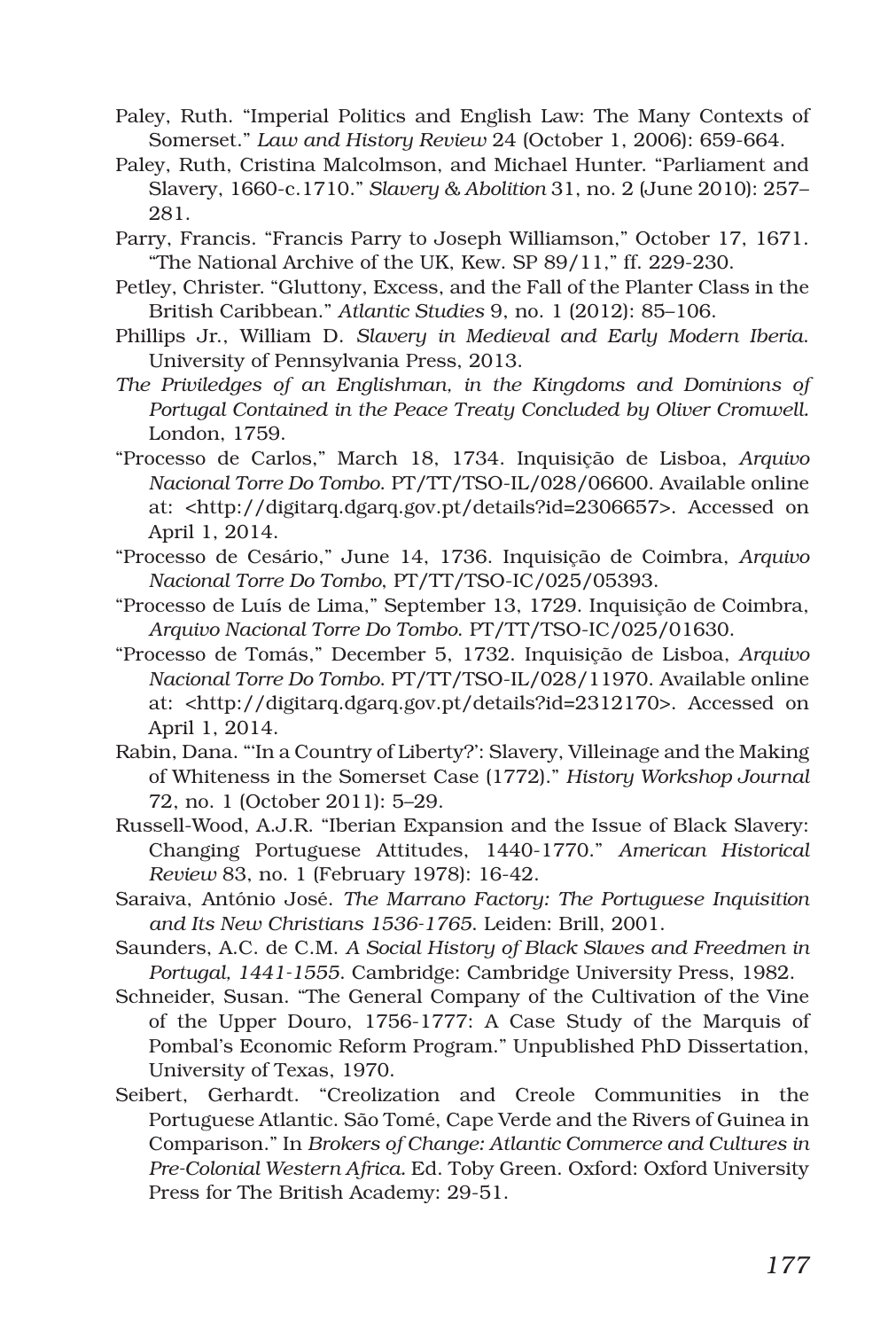Sellers, Charles. *Oporto Old and New*. London: Howard & Jones, 1899.

- Shaw, L. M. E. *The Anglo-Portuguese Alliance and the English Merchants in Portugal, 1654-1810*. Aldershot: Ashgate, 1998.
- Shepherd, James F. "Commodity Exports from the British North American Colonies to Overseas Areas, 1768–1772: Magnitudes and Patterns of Trade." *Explorations in Economic History* 8, no. 1 (1970): 5–76.
- Shillington, Violet Mary, and Annie Beatrice Wallis Chapman. *The Commercial Relations of England and Portugal*. New York: Burt Franklin, 1970 [1907].
- Snyder, Holly. "English Markets, Jewish Merchants, and Atlantic Endeavors: Jews and the Making of British Trans-Atlantic Commercial Culture, 1650-1800. In *Atlantic Diasporas: Jews, Conversos, and Crypto-Jews in the Age of Mercantilism, 1500-1800*. Ed. Richard L. Kagan and Philip D. Moran. Baltimore: Johns Hopkins University Press, 2009. Pp. 50-74.
- Soyer, François. "Muslim Slaves and Freedmen in Medieval Portugal." *Al-Qantara: Revista de Estudios Arabes* 28, no. 2 (2007): 489–516.
- Sturton, Thomas. "Will of Thomas Sturton, Merchant of Lisbon," August 13, 1777. *The National Archive of the UK*, Kew. PROB 11/1034/69," ff. 192-193.
- Sweet, James Hoke. "The Iberian Roots of American Racist Thought." *The William and Mary Quarterly* 54, no. 1 (January 1, 1997): 143–66.
- \_\_. "The Hidden Histories of African Lisbon." In *The Black Urban Atlantic in the Age of the Slave Trade*. Ed. Jorge Cañizares-Esguerra, Matt Childs, and James Sidbury. *The Black Urban Atlantic in the Age of the Slave Trade*. Philadelphia: University of Pennsylvania Press, 2013. Pp. 233- 247.
- \_\_. *Recreating Africa: Culture, Kinship, and Religion in the African-Portuguese World, 1441-1770*. Chapel Hill: University of North Carolina Press, 2003.
- \_\_. "Slaves, Convicts, and Exiles: African Travellers in the Portuguese Atlantic World, 1720–1750." In *Bridging the Early Modern Atlantic World : People, Products, and Practices on the Move*. Ed. Caroline A. Williams. Farnham: Ashgate, 2009. Pp. 193-202.
- \_\_. "Spanish and Portuguese Influences on Racial Slavery in British North America, 1492-1619." Conference Paper: "Collective Degradation: Slavery and Race," November 7-8, 2003. *Proceedings of the Fifth Annual Gilder Lehrman Center International Conference at Yale University*. New Haven, Connecticut, Accessed on Sept. 5, 2013. <http://www.yale. edu/glc/events/race/Sweet.pdf>.
- Sweet, James H., and Tejumola Olaniyan, eds. *The African Diaspora and the Disciplines*. Bloomington: Indiana University Press, 2010.
- Tyrawly, Lord (James O'Hara, Baron Kilmaine). "Lord Tyrawly to Duke of Newcastle," June 15, 1730. *The National Archive of the UK*, Kew. SP 89/37, ff. 36-37.